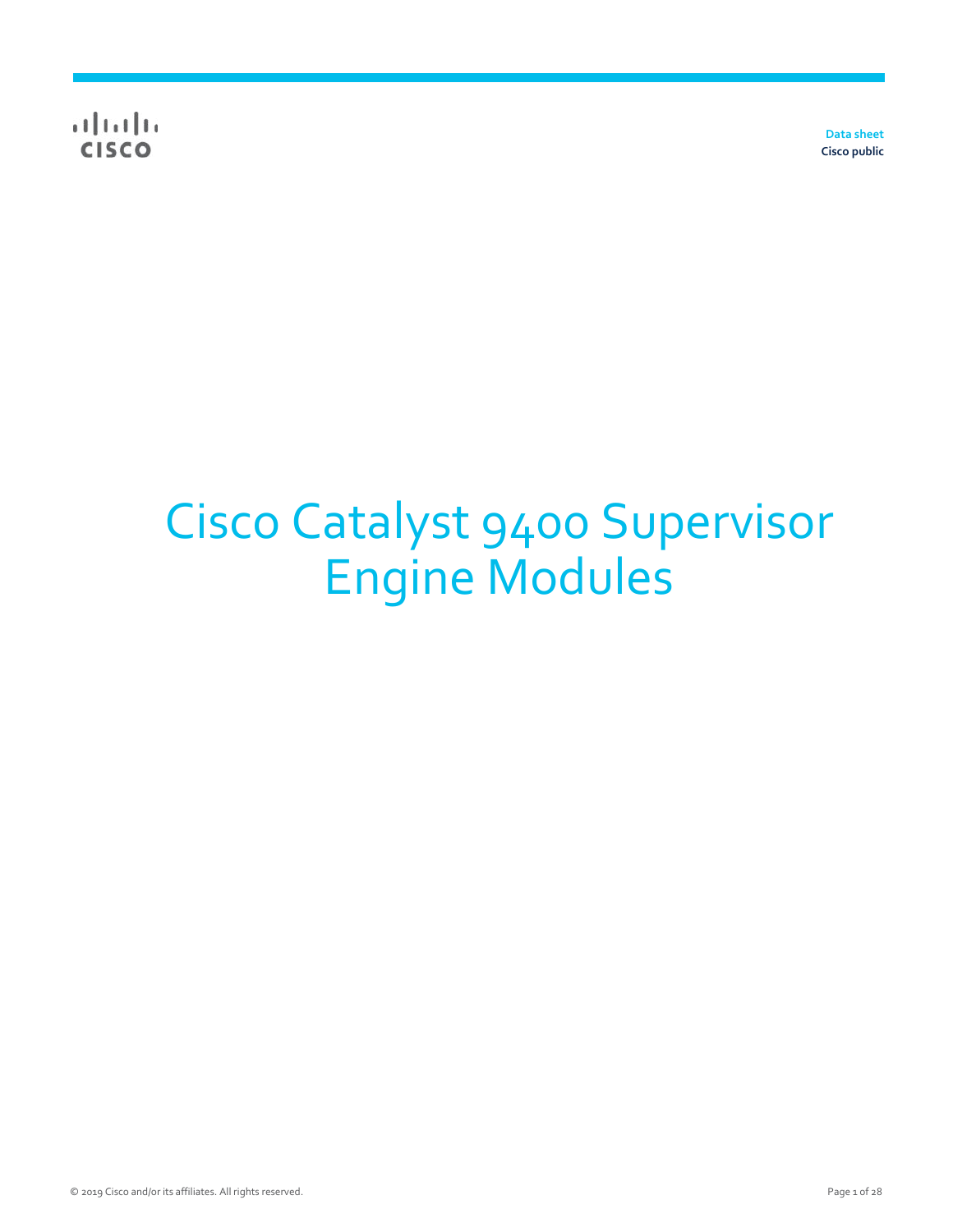## **Contents**

| Product overview        | $\overline{3}$ |
|-------------------------|----------------|
| <b>Details</b>          | 4              |
| Features                | 5              |
| Platform benefits       | 12             |
| Licensing               | 16             |
| Specification           | 19             |
| Warranty                | 23             |
| Ordering                | 24             |
| Cisco Capital           | 25             |
| <b>Document History</b> | 27             |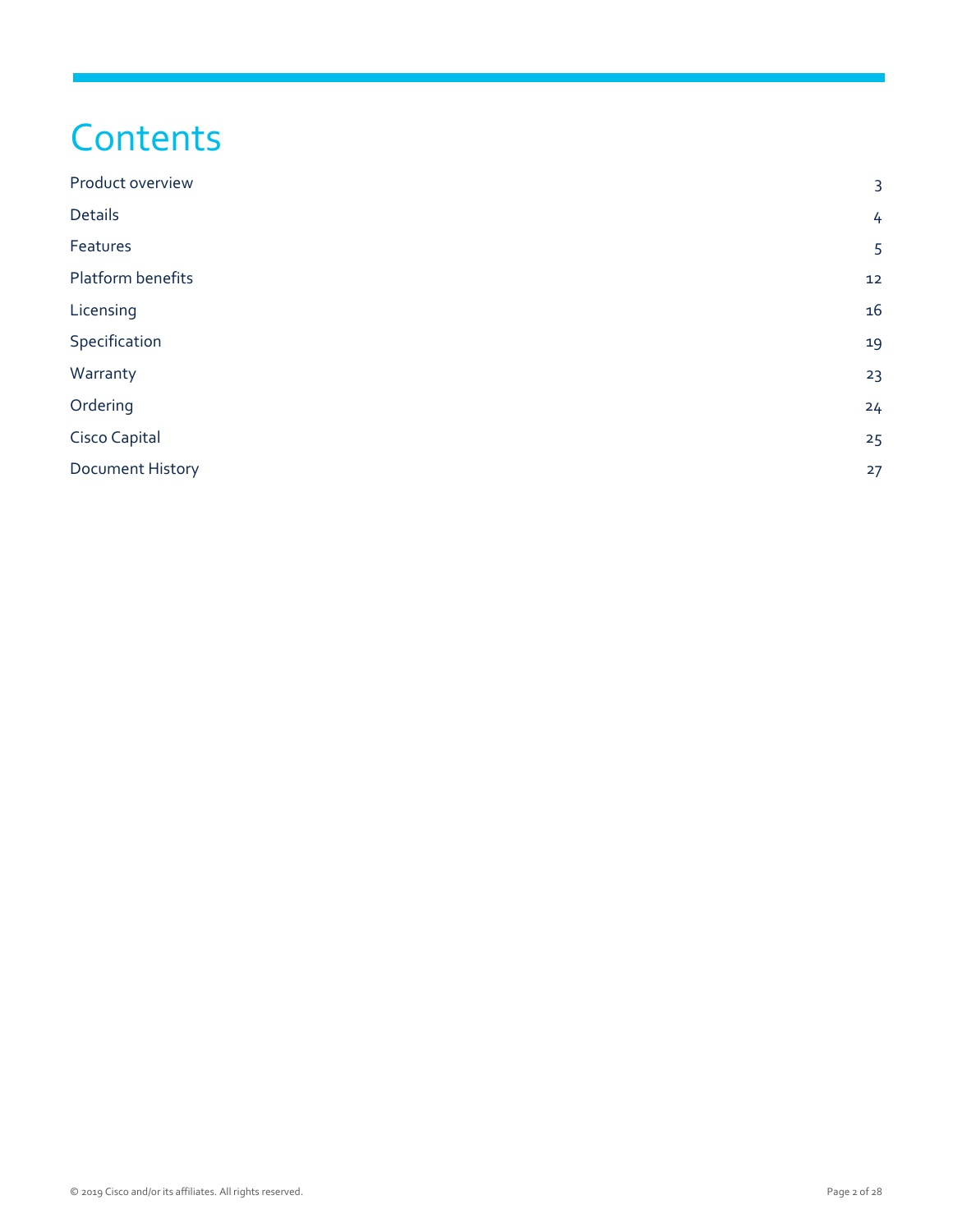## <span id="page-2-0"></span>Product overview

The Cisco Catalyst $\degree$  9400 Series is Cisco's leading modular enterprise switching access and aggregation platform, and is built for security, the Internet of Things (IoT), and multicloud environments. These switches form the foundational building blocks for Cisco® SD-Access, our leading enterprise architecture. The platform provides strong investment protection, with a chassis architecture that is capable of supporting up to nine Tbps of system bandwidth and industry-leading power delivery for highdensity IEEE 802.3bt (60 W and 90W PoE). Redundancy is now available across the portfolio. Cisco Catalyst 9400 Series switches deliver state-of-the-art high availability with capabilities such as Nonstop Forwarding and Stateful Switchover (NSF/SSO), In-Service Software Upgrade (ISSU), uplink resiliency, and N+1/N+N redundancy for power supplies and Cisco StackWise® virtual (SVL) with ISSU. The platform is enterprise-optimized with an innovative, dual-serviceable fan-tray design and side-to-side airflow and is closet-friendly with approximately 16 inches in depth. A single system can scale up to 384 access ports with your choice of 1 Gigabit Ethernet copper, 1 Gigabit Ethernet fiber, Cisco UPOE+<sup>©</sup>, Cisco Universal Power over Ethernet (Cisco UPOE $^{\circ}$ ), and Power over Ethernet Plus (PoE+) options and up to 192 ports of 10G fiber and multigigabit options. The platform also supports advanced routing and infrastructure services, SD-Access capabilities, and network system virtualization. These features enable placement of the platform in the core and aggregation layers of small- to medium-sized campus environments.

## A foundation for Software-Defined Architecture

Advanced persistent security threats, the exponential growth of the Internet of Things (IoT) devices, mobility everywhere and cloud adoption require a network fabric that integrates advanced hardware and software innovations to automate, secure, and simplify customer networks. The goal of this network fabric is to enable customer revenue growth by accelerating business service rollout.

The Cisco® Digital Network Architecture (Cisco DNA) with Software-Defined Access (SD-Access) is the most advanced network fabric to power customer business. Cisco DNA is an open and extensible, software-driven architecture that accelerates and simplifies your enterprise network operations. The programmable architecture frees your IT staff from time consuming, repetitive network configuration tasks so they can focus instead on innovation that positively transforms your business. SD-Access enables policy-based automation from edge to cloud with foundational capabilities that include:

- Simplified device deployment
- Unified management of wired and wireless networks
- Network virtualization and segmentation
- Group-based policies
- Context-based analytics

Cisco Catalyst 9400 Series switches suppor[t enterprise fabric t](https://www.cisco.com/c/dam/en/us/td/docs/solutions/CVD/Campus/CVD-Software-Defined-Access-Design-Guide-2018APR.pdf)o provide these benefits, while extending controller-based networking with uniform enterprise-wide policy and mobility.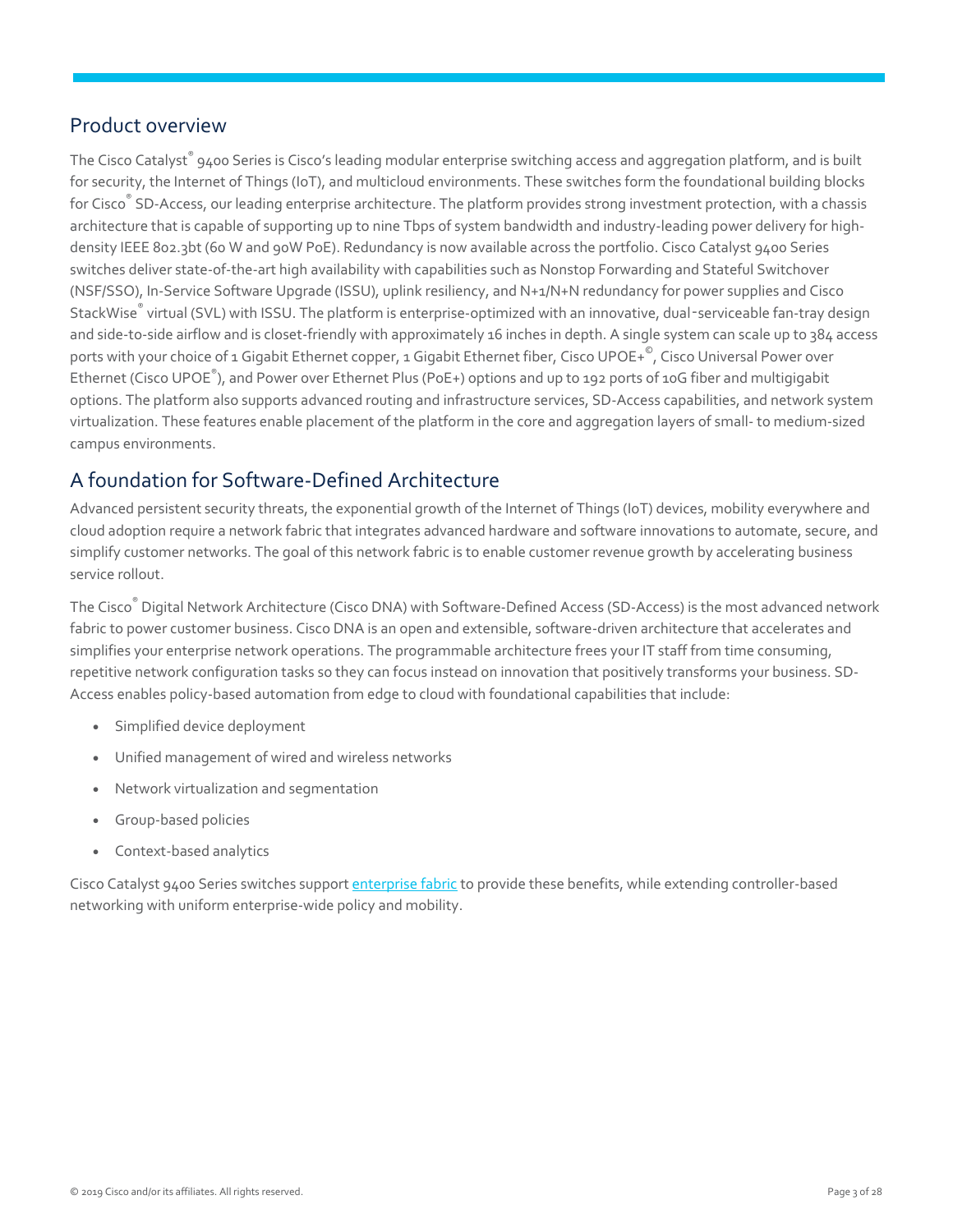#### **Cisco DNA Software**

Cisco DNA Software offers a valuable and flexible way to buy software for the access, WAN, and data center domains. At each stage in the product lifecycle, Cisco DNA Software helps make buying, managing, and upgrading your network and infrastructure software easier. Cisco DNA Software provides:

- Flexible licensing models to smoothly distribute customers' software spending over time
- Investment protection for software purchases through software services–enabled license portability
- Access to updates, upgrades, and new technology from Cisco through Cisco Software Support Service (SWSS)
- Lower cost of entry with the new Cisco DNA Subscription for Switching model

Cisco DNA for Access lets you manage your entire switching structure as a single, converged component. With one management system and one policy for wired and wireless networks, it offers an efficient way to provide more secure access.

#### <span id="page-3-0"></span>**Details**

Cisco Catalyst 9400 Series switches support three supervisors optimized for various campus deployments–access and aggregation. Along with Cisco's campus[-optimized 25 GE optics,](https://www.cisco.com/c/dam/en/us/products/collateral/switches/catalyst-9000/nb-09-25ge-100ge-wp-cte-en.pdf) these modular platforms are now capable of supporting architectural transformations with industry-leading investment protection.

The Catalyst 9400 Supervisor Engine-1XL-Y is designed for the core and aggregation with 25G uplinks (Figure 1).



**Figure 1.**  Supervisor Engine-1XL-Y

The Cisco Catalyst 9400 Supervisor Engine-1XL-Y is a next-generation supervisor optimized for the enterprise-class core and aggregation layers, supporting up to 240 Gbps per slot with 25G uplinks. Supervisor Engine-1XL-Y allows for unique investment protection through a 25G uplink connectivity option, which is becoming a popular alternative to 10G in the core. The Cisco Catalyst 9400 Supervisor Engine-1XL-Y hardware is capable of supporting advanced routing and infrastructure services such as Multiprotocol Label Switching (MPLS); software-defined access control and border capabilities (such as a host-tracking database, cross-domain connectivity, and VPN Routing and Forwarding [VRF]-aware Locator/ID Separation Protocol [LISP]); and flexible ASIC templates to create resources to optimize table sizes for different places in the network.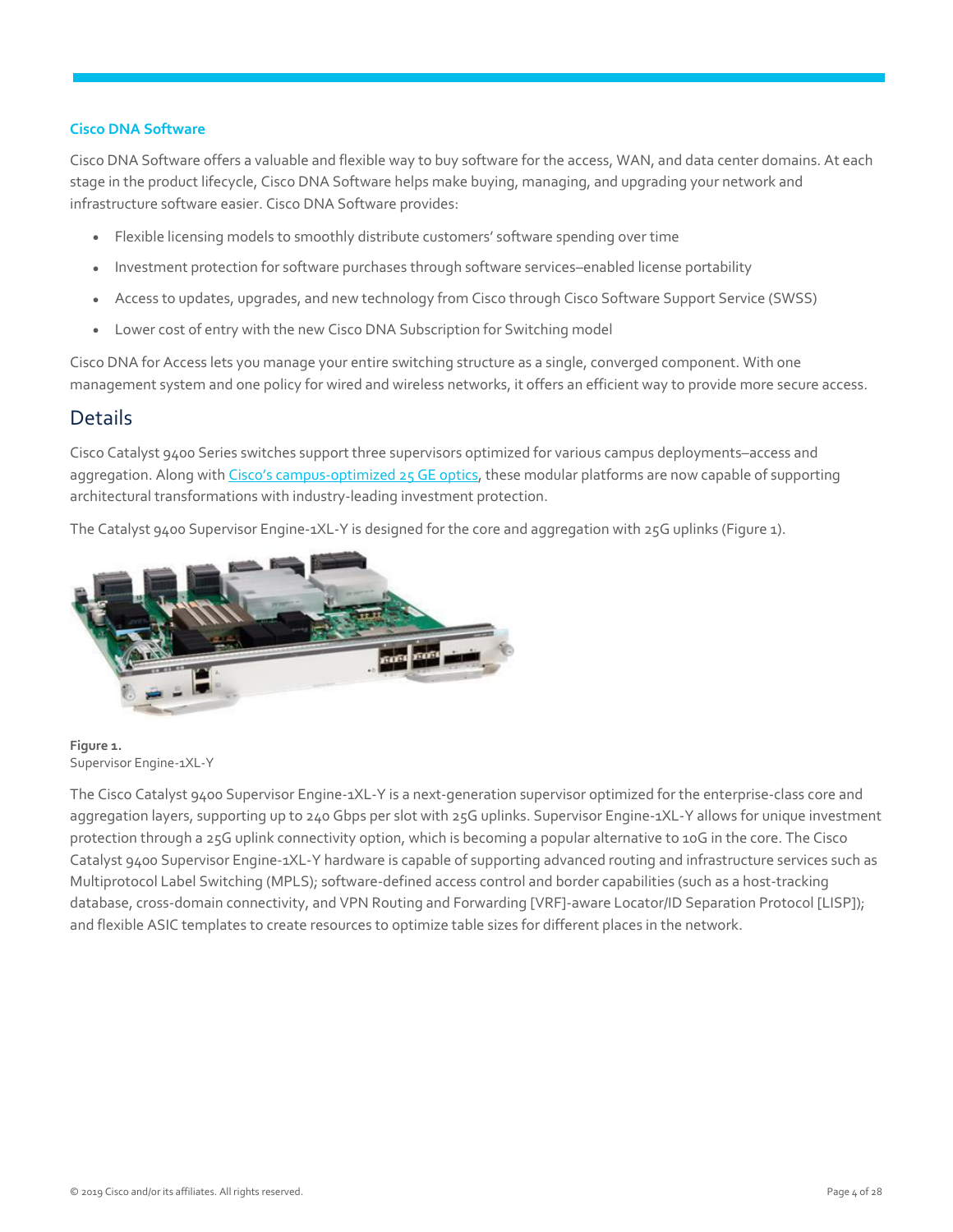The Catalyst 9400 Supervisor Engine-1XL is designed for the core and aggregation layers (Figure 2).



#### **Figure 2.**  Supervisor Engine-1XL

The Cisco Catalyst 9400 Supervisor Engine-1XL is a next-generation supervisor optimized for enterprise-class the core and aggregation layers, supporting up to 240 Gbps. The Supervisor Engine-1XL hardware is capable of supporting advanced routing and infrastructure services such as Multiprotocol Label Switching (MPLS); software-defined access control and border capabilities (such as a host tracking database, cross-domain connectivity, and VPN routing and forwarding [VRF]-aware Locator/ID Separation Protocol [LISP]); flexible ASIC templates to create resources to optimize table sizes for different places in the network; and network system virtualization with Cisco StackWise® virtual technology, which is critical for placement in the campus core.

The Cisco Catalyst 9400 Supervisor Engine-1 is designed for access (Figure 3).



**Figure 3.**  Supervisor Engine-1

## <span id="page-4-1"></span><span id="page-4-0"></span>Features

#### **Product Highlights**

- The Cisco Unified Access Data Plane (UADP) 2.0 ASIC is ready for next-generation technologies with its programmable pipeline, microengine capabilities, and template-based configurable allocation of Layer 2, Layer 3, forwarding, Access Control List (ACL), and Quality of Service (QoS) entries
- Intel 2.4-GHz x86 with up to 960 GB of SATA SSD local storage for container-based application hosting
- Up to 1.44 Tbps wired switching capacity (IPv4) with 900 Mpps of throughput
- Up to two nonblocking 25 Gigabit Ethernet uplinks on Supervisor-1XL-Y
- Up to two nonblocking 40 Gigabit Ethernet uplinks (Quad Small Form-Factor Pluggable [QSFP]) and up to eight nonblocking 10 Gigabit Ethernet uplinks (SFP+)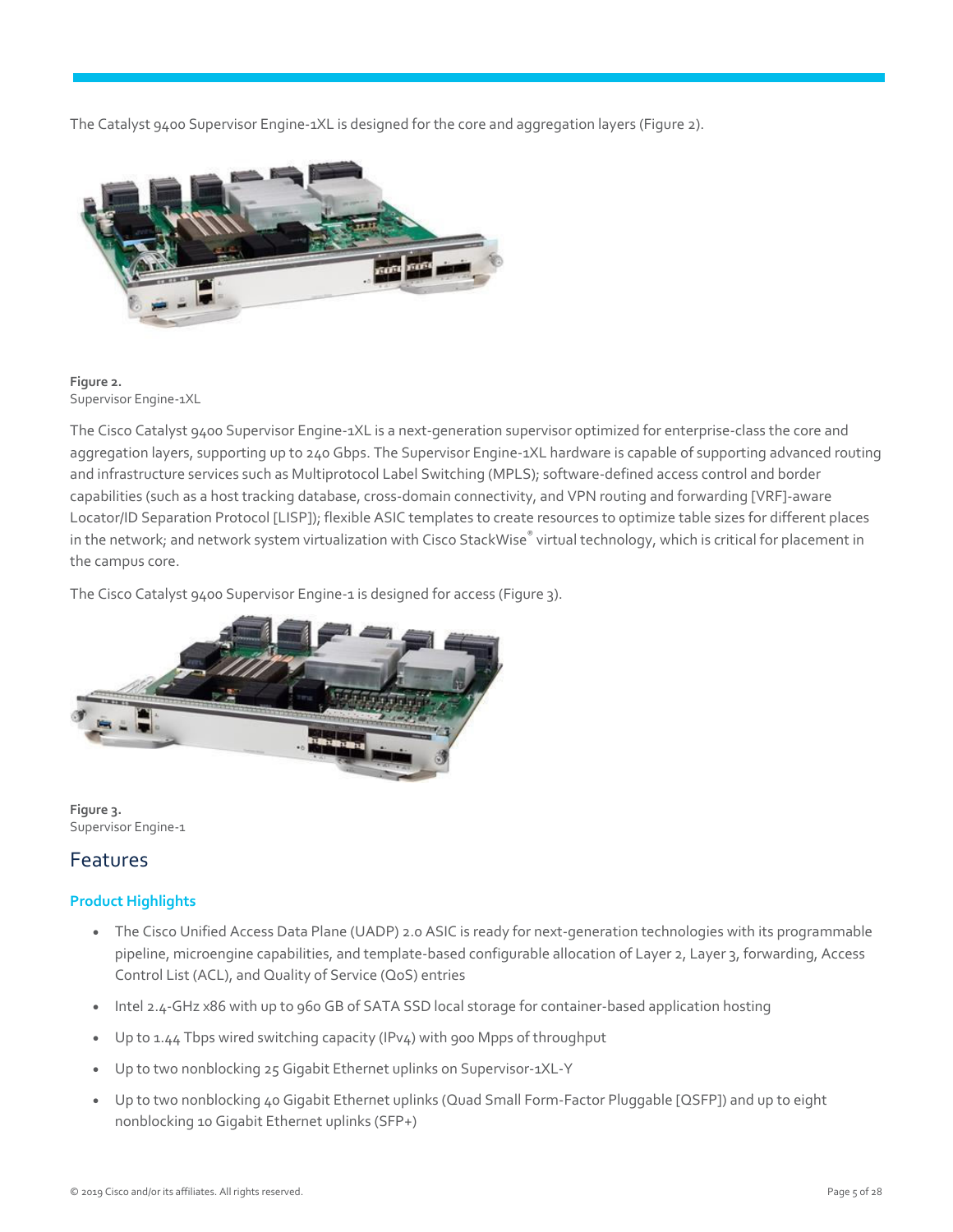- SFP support on uplinks to offer flexibility for up to eight Gigabit Ethernet ports
- 384 ports of nonblocking 10/100/1000 RJ-45 ports
- 392 ports of nonblocking 1 Gigabit Ethernet Fiber (SFP) ports
- 200 ports of 10 Gigabit Ethernet SFP+ ports (eight uplinks plus 192 line card ports)
- Cisco UPOE+© (90 W) capabilities on 263 ports simultaneously
- Cisco UPOE (60W)/PoE+ (30W) capabilities on 384 ports simultaneously
- Line rate hardware-based Flexible NetFlow (FNF) delivering flow collection up to 384,000 flows
- IPv6 support in hardware, providing wire rate forwarding for IPv6 networks
- Dual-stack support for IPv4 and IPv6 and dynamic hardware forwarding table allocations for ease of IPv4-to-IPv6 migration
- Scalable routing (IPv4, IPv6, and multicast) tables and Layer 2 tables
- Open Cisco IOS® XE: This modern operating system for the enterprise provides support for model-driven programmability, on-box Python scripting, streaming telemetry, container-based application hosting and patching for critical bug fixes. The OS also has built-in defenses to protect against runtime attacks
- **SD-Access**: The Cisco Catalyst 9400 Series Switches form the foundation building block for SD-Access Cisco's leading enterprise architecture, which includes:
	- Policy-based automation from edge to cloud
	- Segmentation and micro-segmentation made easy, with having predictable performance and scalability
	- Automation through Cisco DNA Center<sup>™</sup>
	- Policy through the Cisco Identity Services Engine (ISE)
	- Network assurance through Network Data Platform
	- The ability to launch new business services faster and improve issue resolution time significantly
- SD-Access Embedded Wireless: The Cisco Catalyst 9800 embedded Wireless Controller Software package can be installed on Cisco Catalyst 9400 Series switches to enable wireless controller functionality for distributed branches and small campuses. Once installed, the Catalyst 9800 embedded Wireless Controller running on a Catalyst 9400 Series switch can support up to 200 APs and 4000 Clients. A maximum two wireless controllers can be enabled per site on two different Catalyst 9400 Series switches which will increase to scale up to 200 APs and 4000 Wireless Clients. The Catalyst 9800 embedded Wireless Controller Software package will enable wireless functionality only for SD-Access deployments with two supported topologies:
	- The Catalyst 9800 embedded Wireless Controller Software package can be enabled on Catalyst 9400 Series switches functioning as Co-Located Border and Control Plane
	- C9800 Wireless Software Package can be enabled on Catalyst 9400 Series switches functioning as Fabric in a Box
- Plug and Play (PnP) enabled: A simple, secure, unified, and integrated offering eases new branch or campus device rollouts and can also be used for providing updates to an existing network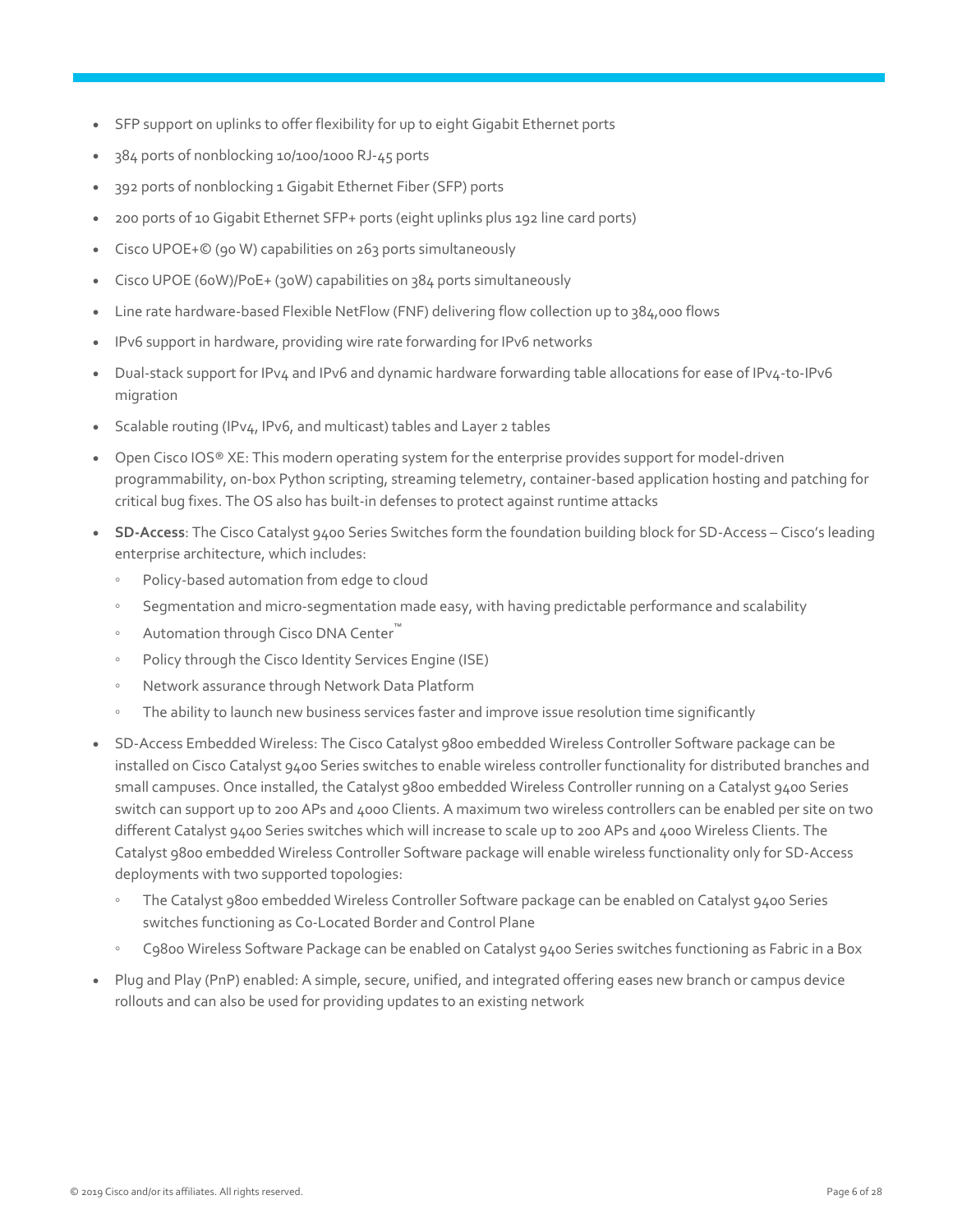- **Advanced security** 
	- Cisco Encrypted Traffic Analytics (ETA): You benefit from the power of machine learning to identify and take actions toward threats or anomalies in your network, including malware detection in encrypted traffic (without decryption) and distributed anomaly detection
	- AES-256<sup>1</sup> support with the powerful MACsec-256 encryption algorithm is available in hardware
	- Trustworthy systems: Secure Unique Device Identification (SUDI) support for PnP tamper-proof device identity capability secures zero-touch provisioning by allowing your device to show a certificate to the server to be able to get onto your network

<span id="page-6-0"></span><sup>1</sup> MAC Sec is not supported in hardware in C9400-SUP-1XL-Y

## Supervisor Engine Chassis and Line Card Support

Table 1 shows the supervisor engine and line card slot assignment options in the Cisco Catalyst 9400 Series chassis.

| <b>Chassis</b>        | <b>Single Supervisor Engine</b><br>slot assignments | <b>Redundant Supervisor Engine</b><br>slot assignments | Line card slot options             |
|-----------------------|-----------------------------------------------------|--------------------------------------------------------|------------------------------------|
| Cisco Catalyst C9404R | $S$ lots 2 or 3                                     | Slots $2$ or $3$                                       | Slots 1 and $4$                    |
| Cisco Catalyst C9407R | Slots 3 or 4                                        | Slots 3 or 4                                           | Slots 1, 2, and $5$ to 7           |
| Cisco Catalyst C9410R | Slots $5$ or 6                                      | Slots $5$ or 6                                         | Slots $1$ to $4$ , and $7$ to $10$ |

#### **Table 1.** Cisco Catalyst 9400 Chassis Slot: Assignment Options

#### **Table 2.** Cisco Catalyst 9400 Chassis Minimum Software Support

| l Chassis             | <b>Supervisor Engine-1</b><br>minimum software | <b>Supervisor Engine-1XL</b><br>minimum software | <b>Supervisor Engine-1XL-Y</b><br>minimum software |
|-----------------------|------------------------------------------------|--------------------------------------------------|----------------------------------------------------|
| Cisco Catalyst C9404R | Cisco IOS XE 16.9.1                            | Cisco IOS XE 16.9.1                              | Cisco IOS XE 16.9.1                                |
| Cisco Catalyst C9407R | Cisco IOS XE 16.6.1                            | Cisco IOS XE 16.6.2                              | Cisco IOS XE 16.9.1                                |
| Cisco Catalyst C9410R | Cisco IOS XE 16.6.1                            | Cisco IOS XE 16.6.2                              | Cisco IOS XE 16.9.1                                |

Table 3 summarizes the performance capacities of the Supervisor Engine on a per-chassis basis.

#### **Table 3.** Cisco Catalyst 9400 Supervisor Engine Bandwidth per Slot for Different Chassis

|                              | <b>Cisco Catalyst C9404R chassis</b> | <b>Cisco Catalyst C9407R chassis</b> | Cisco Catalyst 9410R chassis |
|------------------------------|--------------------------------------|--------------------------------------|------------------------------|
| Supervisor Engine-1          | 80 Gbps per slot                     | 80 Gbps per slot                     | 80 Gbps per slot             |
| <b>Supervisor Engine-1XL</b> | 240 Gbps per slot                    | 120 Gbps per slot                    | 80 Gbps per slot             |
| Supervisor Engine-1XL-Y      | 240 Gbps per slot                    | 120 Gbps per slot                    | 80 Gbps per slot             |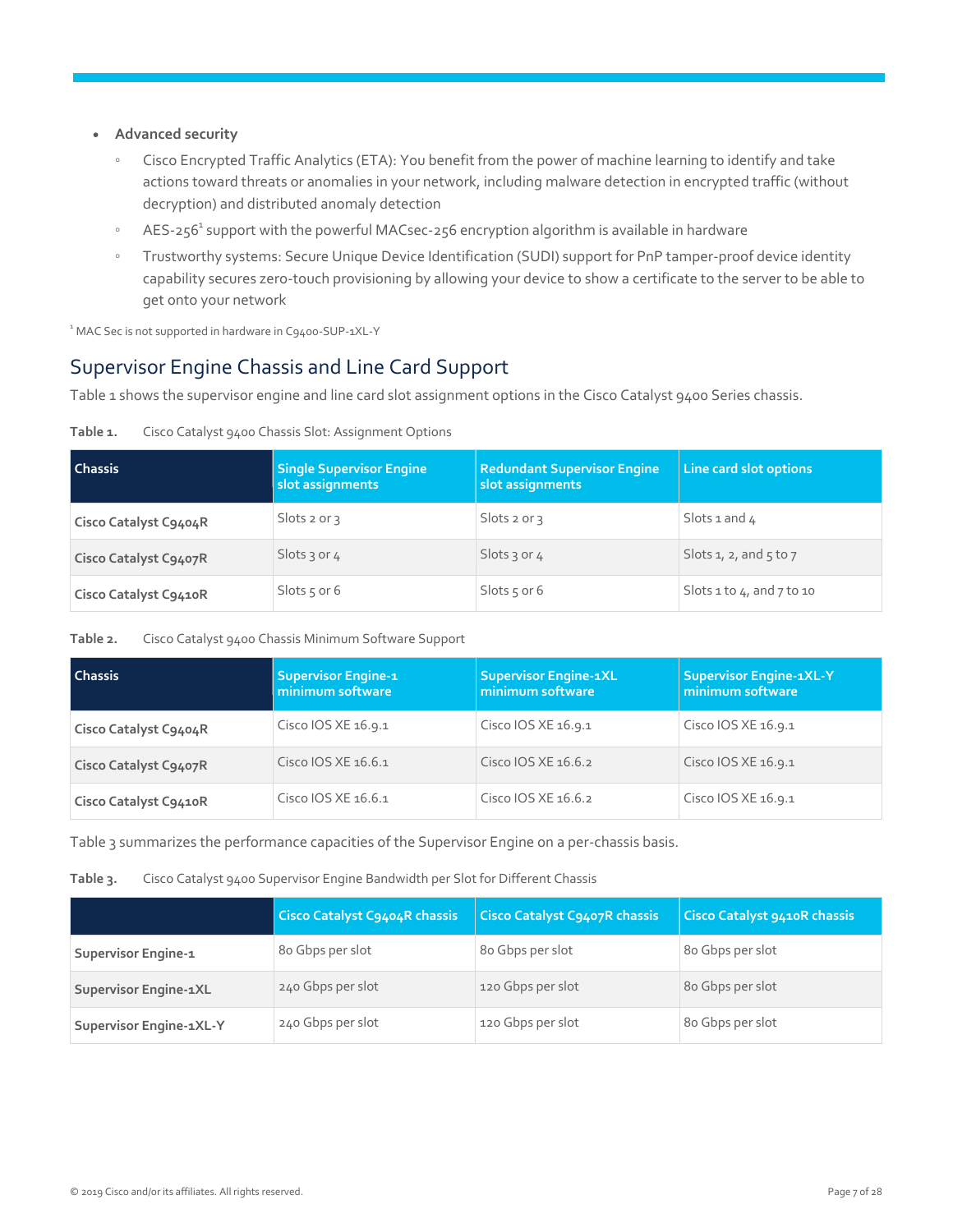Table 4 summarizes the line card modules supported on Supervisor Engine.

| <b>Supervisor Engine</b> | Line card     | <b>Description</b>                                                                     | <b>Minimum software</b> |
|--------------------------|---------------|----------------------------------------------------------------------------------------|-------------------------|
| Supervisor Engine-1      | C9400-LC-48U  | Cisco Catalyst 9400 Series 48-Port UPOE<br>10/100/1000 (RJ-45)                         | Cisco IOS XE 16.6.1     |
|                          | C9400-LC-48T  | Cisco Catalyst 9400 Series 48-Port<br>10/100/1000 (RJ-45)                              | Cisco IOS XE 16.6.1     |
|                          | C9400-LC-48UX | Cisco Catalyst 9400 Series 48-Port UPOE with Cisco IOS XE 16.6.2<br>24p mGig 24p RJ-45 |                         |
|                          | C9400-LC-24XS | Cisco Catalyst 9400 Series 24-Port 10 Gigabit<br>Ethernet (SFP+)                       | Cisco IOS XE 16.6.2     |
|                          | C9400-LC-48P  | Cisco Catalyst 9400 Series 48-Port POE+<br>10/100/1000 (RJ-45)                         | Cisco IOS-XE 16.8.1     |
|                          | C9400-LC-24S  | Cisco Catalyst 9400 Series 24-Port Gigabit<br>Ethernet(SFP)                            | Cisco IOS-XE 16.8.1     |
|                          | C9400-LC-48S  | Cisco Catalyst 9400 Series 48-Port Gigabit<br>Ethernet(SFP)                            | Cisco IOS-XE 16.8.1     |
|                          | C9400-LC-48H  | Cisco Catalyst 9400 Series 48-Port UPOE+<br>10/100/1000 (RJ-45)                        | Cisco IOS XE 16.12.1    |
| Supervisor Engine-1XL    | C9400-LC-48U  | Cisco Catalyst 9400 Series 48-Port UPOE<br>10/100/1000 (RJ-45)                         | Cisco IOS XE 16.6.2     |
|                          | C9400-LC-48T  | Cisco Catalyst 9400 Series 48-Port<br>10/100/1000 (RJ-45)                              | Cisco IOS XE 16.6.2     |
|                          | C9400-LC-48UX | Cisco Catalyst 9400 Series 48-Port UPOE with Cisco IOS XE 16.6.2<br>24p mGig 24p RJ-45 |                         |
|                          | C9400-LC-24XS | Cisco Catalyst 9400 Series 24-Port 10 Gigabit<br>Ethernet (SFP+)                       | Cisco IOS XE 16.6.2     |
|                          | C9400-LC-48P  | Cisco Catalyst 9400 Series 48-Port POE+<br>10/100/1000 (RJ-45)                         | Cisco IOS-XE 16.8.1     |
|                          | C9400-LC-24S  | Cisco Catalyst 9400 Series 24-Port Gigabit<br>Ethernet(SFP)                            | Cisco IOS-XE 16.8.1     |
|                          | C9400-LC-48S  | Cisco Catalyst 9400 Series 48-Port Gigabit<br>Ethernet(SFP)                            | Cisco IOS-XE 16.8.1     |
|                          | C9400-LC-48H  | Cisco Catalyst 9400 Series 48-Port UPOE+<br>10/100/1000 (RJ-45)                        | Cisco IOS XE 16.12.1    |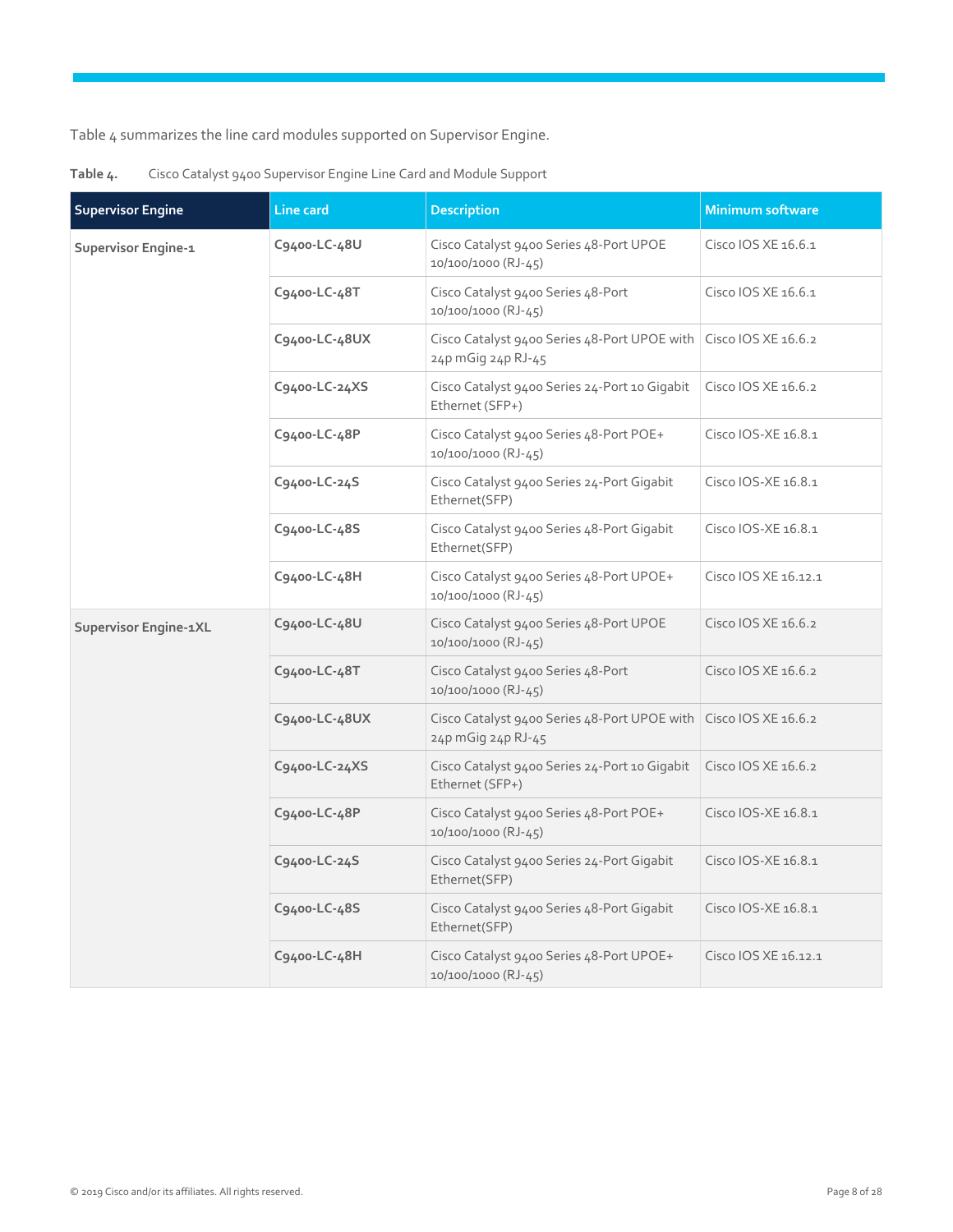| <b>Supervisor Engine</b> | Line card     | <b>Description</b>                                                                     | <b>Minimum software</b> |
|--------------------------|---------------|----------------------------------------------------------------------------------------|-------------------------|
| Supervisor Engine-1XL-Y  | C9400-LC-48U  | Cisco Catalyst 9400 Series 48-Port UPOE<br>10/100/1000 (RJ-45)                         | Cisco IOS XE 16.9.1     |
|                          | C9400-LC-48T  | Cisco Catalyst 9400 Series 48-Port<br>$10/100/1000$ (RJ-45)                            | Cisco IOS XE 16.9.1     |
|                          | C9400-LC-48UX | Cisco Catalyst 9400 Series 48-Port UPOE with Cisco IOS XE 16.9.1<br>24p mGig 24p RJ-45 |                         |
|                          | C9400-LC-24XS | Cisco Catalyst 9400 Series 24-Port 10 Gigabit<br>Ethernet(SFP+)                        | Cisco IOS XE 16.9.1     |
|                          | C9400-LC-48P  | Cisco Catalyst 9400 Series 48-Port POE+<br>$10/100/1000$ (RJ-45)                       | Cisco IOS-XE 16.9.1     |
|                          | C9400-LC-24S  | Cisco Catalyst 9400 Series 24-Port Gigabit<br>Ethernet(SFP)                            | Cisco IOS-XE 16.9.1     |
|                          | C9400-LC-48S  | Cisco Catalyst 9400 Series 48-Port Gigabit<br>Ethernet(SFP)                            | Cisco IOS-XE 16.9.1     |
|                          | C9400-LC-48H  | Cisco Catalyst 9400 Series 48-Port UPOE+<br>$10/100/1000$ (RJ-45)                      | Cisco IOS XE 16.12.1    |

## Performance and Scalability

Table 5 highlights the performance and scalability enhancements of the Cisco Catalyst 9400 Supervisor Engine.

| Cisco Catalyst 9400 Supervisor Engine Performance and Scalability Features |
|----------------------------------------------------------------------------|
|                                                                            |

| Features                                                 | <b>Performance and scalability</b> |                                                            |  |
|----------------------------------------------------------|------------------------------------|------------------------------------------------------------|--|
| Supervisor                                               | Supervisor Engine-1                | Supervisor Engine-1XL / Supervisor Engine-1XL-Y            |  |
| Centralized wired capacity                               | Up to 1.44 Tbps                    | Up to 1.44 Tbps                                            |  |
| <b>Per-slot switching Capacity</b>                       | 80 Gbps                            | 240 Gbps - C9404R<br>120 Gbps - C9407R<br>80 Gbps - C9410R |  |
| <b>Total number of MAC addresses</b>                     | Up to 64,000                       | Up to $64,000$                                             |  |
| Total number of IPv4 routes (ARP plus<br>learned routes) | Up to $112,000^1$                  | Up to $144,000^{*3}$                                       |  |
| FNF entries (v4/v6)                                      | Up to 384,000/192,000              | Up to 384,000/192,000                                      |  |
| <b>DRAM</b>                                              | 16 GB                              | 16 GB                                                      |  |
| Flash                                                    | 10 GB                              | 10 GB                                                      |  |
| <b>VLAN IDs</b>                                          | 4096                               | 4096                                                       |  |
| <b>SSD capacity</b>                                      | 960 GB                             | 960 GB                                                     |  |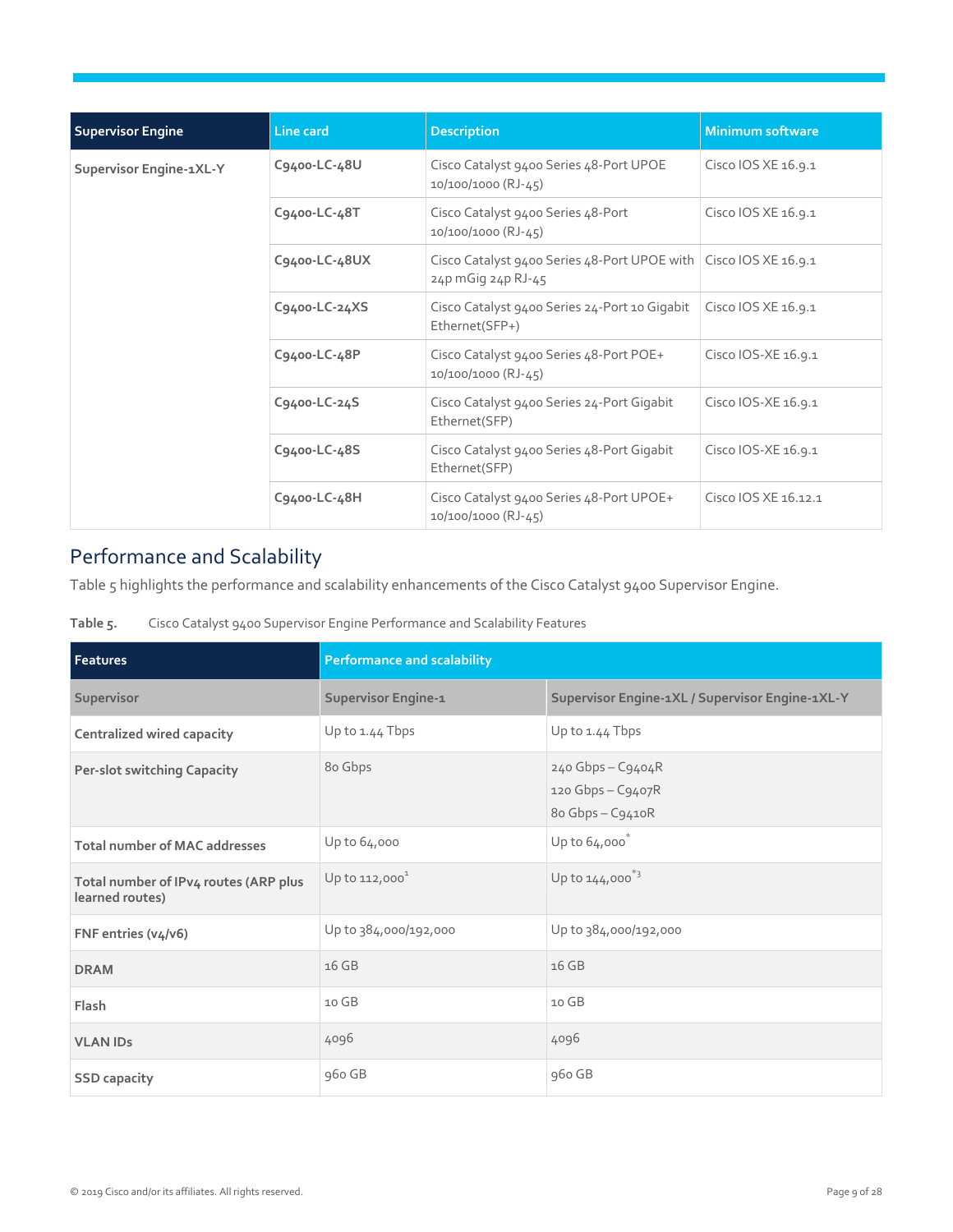| Features                                        | <b>Performance and scalability</b>                      |                                                         |  |
|-------------------------------------------------|---------------------------------------------------------|---------------------------------------------------------|--|
| <b>Total Switched Virtual Interfaces (SVIs)</b> | 4,000                                                   | 4,000                                                   |  |
| Jumbo frame                                     | 9198 bytes                                              | 9198 bytes                                              |  |
| Forwarding rate                                 | • 900 Mpps for IPv4<br>• 782.6 Mpps for IPv6 (@95 byte) | • 900 Mpps for IPv4<br>• 782.6 Mpps for IPv6 (@95 byte) |  |
| IPv4 routing entries                            | Up to $112,000^1$                                       | Up to $144,000^{*3}$                                    |  |
| <b>IPv6</b> routing entries                     | Up to $56,000^2$                                        | Up to 56,000 <sup>*</sup>                               |  |
| <b>Multicast routes</b>                         | Up to 16,000                                            | Layer 2 up to 16,000<br>Layer 3 up to 32,000            |  |
| QoS hardware entries                            | Up to 18,000                                            | Up to 18,000                                            |  |
| <b>Security ACL hardware entries</b>            | Up to 18,000                                            | Up to 18,000                                            |  |
| Packet buffer                                   | 96 MB                                                   | 96 MB                                                   |  |

\* Varies based on selected flexible ASIC template

 $148,000$  host +  $64,000$  indirect

 $224,000$  host + 32,000 indirect

<sup>3</sup> 80,000 host + 64,000 indirect in SDA template

Host routes refer to any /32 routes, including those that are learned indirectly (for instance, learned over Open Shortest Path First [OSPF] or other routing protocols). It does not mean the supervisor module can install 80,000 directly connected clients (/32) for attached VLANs or SVIs. In other words, directly connected routes in engineering terms refers to any /32 prefix. This includes clients attached to switch's own VLAN/SVI and those /32 prefixes learned over any routing protocols as well. An indirectly connected route is a route with a prefix other than /32.

## Flexible ASIC Templates

Flexible ASIC templates enable universal deployments by leveraging the Unified Access Data Plane's (UADP) ability to create resources to optimize table sizes for different places in the network. Based on how the switch is used in the network, an appropriate flexible ASIC template may be selected to configure the switch for specific features.

The following flexible ASIC templates are supported on Cisco Catalyst 9400 Series switches:

- Access: Maximizes system resources for MAC and security
- Core: Maximizes system resources for unicast and multicast routing
- Software-Defined access (SD-Access): Maximizes system resources to support fabric deployment
- Network Address Translation (NAT): Maximizes system resources for Layer 3 and NAT to support collapsed core WAN deployments

| <b>Supervisor</b> | <b>Supervisor Engine-1</b> | Supervisor Engine-1XL / Supervisor Engine-1XL-Y |               |               |
|-------------------|----------------------------|-------------------------------------------------|---------------|---------------|
| Template name     | <b>Access</b>              | <b>Access</b>                                   | Core          | <b>SDA</b>    |
| IPV4/IPV6 LPM     | 64,000/32,000              | 64,000/32,000                                   | 64,000/32,000 | 64,000/32,000 |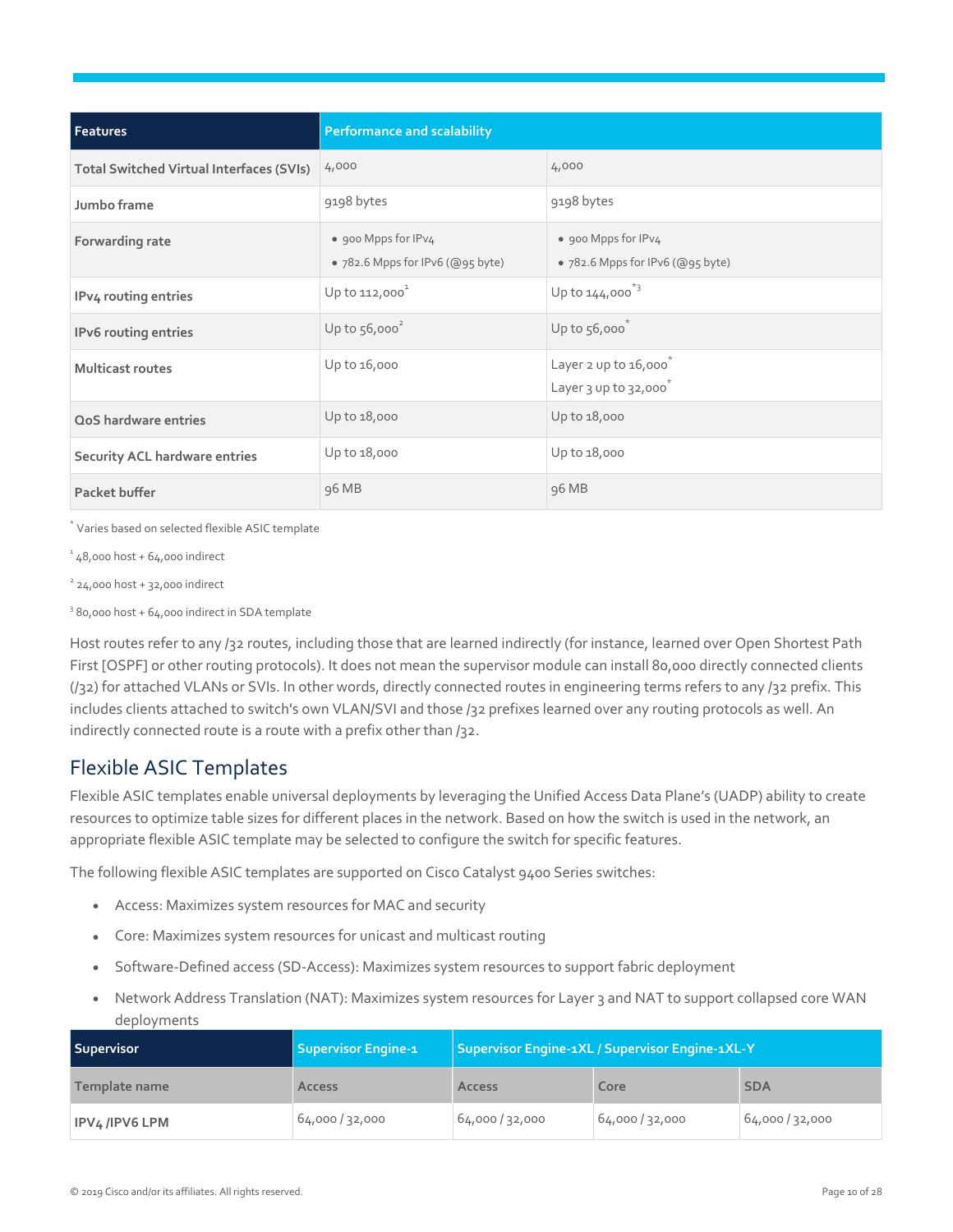| Supervisor               | <b>Supervisor Engine-1</b> |                 | Supervisor Engine-1XL / Supervisor Engine-1XL-Y |                 |
|--------------------------|----------------------------|-----------------|-------------------------------------------------|-----------------|
| IPV4/IPV6 Host           | 48,000/24,000              | 48,000 / 24,000 | 32,000/16,000                                   | 80,000 / 40,000 |
| Layer 2 Multicast        | 16,000                     | 16,000          | 16,000                                          | 16,000          |
| Layer 3 Multicast        | 16,000                     | 16,000          | 32,000                                          | 16,000          |
| <b>MAC</b> address       | 64,000                     | 64,000          | 16,000                                          | 16,000          |
| <b>SGT</b> label         | 8,000                      | 8,000           | 8,000                                           | 8,000           |
| <b>Flexible NetFlow</b>  | 384,000                    | 384,000         | 384,000                                         | 384,000         |
| <b>Security ACL</b>      | 18,000                     | 18,000          | 18,000                                          | 18,000          |
| QoS ACL                  | 18,000                     | 18,000          | 18,000                                          | 18,000          |
| PBR/NAT                  | 2,000                      | 2,000           | 2,000                                           | 2,000           |
| Tunnel                   | 1000                       | 1000            | 1000                                            | 1000            |
| <b>LISP</b>              | 1000                       | 1000            | 1000                                            | 1000            |
| <b>MPLS L3VPN VRF</b>    | 256                        | 256             | 256                                             | N/A             |
| <b>MPLS</b> label        | 12000                      | 12000           | 16000                                           |                 |
| MPLS L3VPN routes VRF    | 32000                      | 32000           | 32000                                           |                 |
| MPLS L3VPN routes prefix | 4000                       | 4000            | 4000                                            |                 |

## SD-Access Architecture

What if you could give time back to IT? Provide network access in minutes for any user or device to any application – without compromise? SD-Access is the industry's first policy-based automation from network edge to cloud and the foundation for your digital network. Built on the principles of Cisco DNA, SD-Access provides end-to-end segmentation to keep user, device, and application traffic separate without a redesign of the network. It automates user access policy so you can make sure the right policies are set for any user or device with any application across the network. This is accomplished with a single network fabric across LAN and WLAN, which creates a consistent user experience anywhere without compromising on security.

There are many challenges today in managing the network to drive business outcomes. These limitations are due to manual configuration and fragmented tool offerings. SD-Access provides:

- A transformational management solution that reduces operational expenses and enhances business agility
- Consistent management of wired and wireless network provisioning and policy
- Automated network segmentation and group-based policy
- Contextual insights for fast issue resolution and capacity planning
- Open and programmable interfaces for integration with third-party solutions

For an overview of key use cases SD-Access addresses, refer to the **SD-Access Solution Overview.**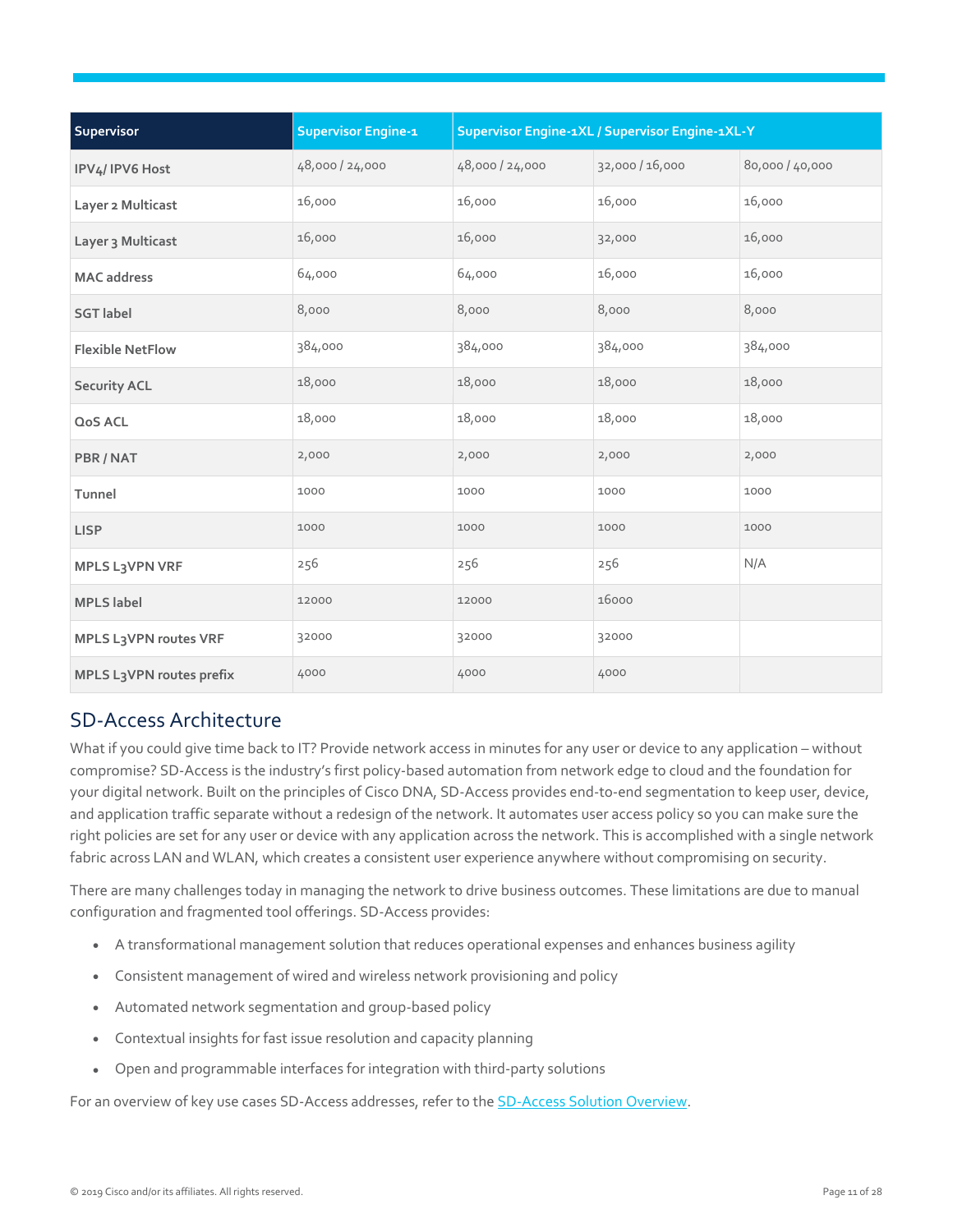## Cisco StackWise Virtual

StackWise Virtual is an advanced stacking technology that supports both access and distribution deployments through multiple topologies (such as two nodes or a ring). It provides higher scale for system virtualization at the network layer. Cisco Catalyst 9400 Series switches support StackWise Virtual with a two-node topology on select models. Refer to th[e Release](https://www.cisco.com/c/en/us/support/switches/catalyst-9400-series-switches/products-release-notes-list.html)  [Notes f](https://www.cisco.com/c/en/us/support/switches/catalyst-9400-series-switches/products-release-notes-list.html)or more details.

StackWise Virtual in the distribution layer of the network interacts with the access and core layer switches as if it were a single logical switch. An access/core switch connects to both switches of the StackWise Virtual switch using one logical port channel called a Multichassis EtherChannel (MEC). The MEC enables the StackWise Virtual switches to provide redundancy and loadbalancing on the port channel.

This capability enables a loop-free layer-2 network topology, since the StackWise Virtual switches are treated as one logical switch for both access and core switches. The StackWise Virtual switch also simplifies the layer-3 network topology by presenting itself as one logical switch, thus reducing the number of routing peers in the network.

## <span id="page-11-0"></span>Platform benefits

Open Cisco IOS XE opens a completely new paradigm in network configuration, operation and monitoring through network automation. Cisco's automation solution is open, standards-based and extensible across the entire lifecycle of a network device. Various mechanisms employed to bring about the ease of network automation are outlined below based.

- **Automated device provisioning:** This is the ability to automate the process of upgrading software images and installing configuration files on Cisco Catalyst switches when they are being deployed in the network for the first time. Cisco provides both turnkey solutions like Plug and Play along with off-the-shelf tools like Zero Touch Provisioning and Pre-boot Execution Environment (PXE) that enable an effortless and automated deployment.
- **API-driven configuration:** A modern network switch like Cisco Catalyst 9400 Series switches support a wide range of automation features and provides robust open APIs over Network Configuration Protocol (NETCONF) and RESTconf using YANG data models for external tools, both off-the-shelf and custom-built, so you can automatically provision network resources.
- Granular visibility: Model-driven telemetry provides a mechanism to stream data from a switch to a destination. The data to be streamed is driven through subscription of a data set in a YANG model. The subscribed data set is streamed to the destination at a configured interval. Additionally, open Cisco IOS XE enables the push model, which provides near real-time monitoring of the network leading to quick detection and rectification of failure situations.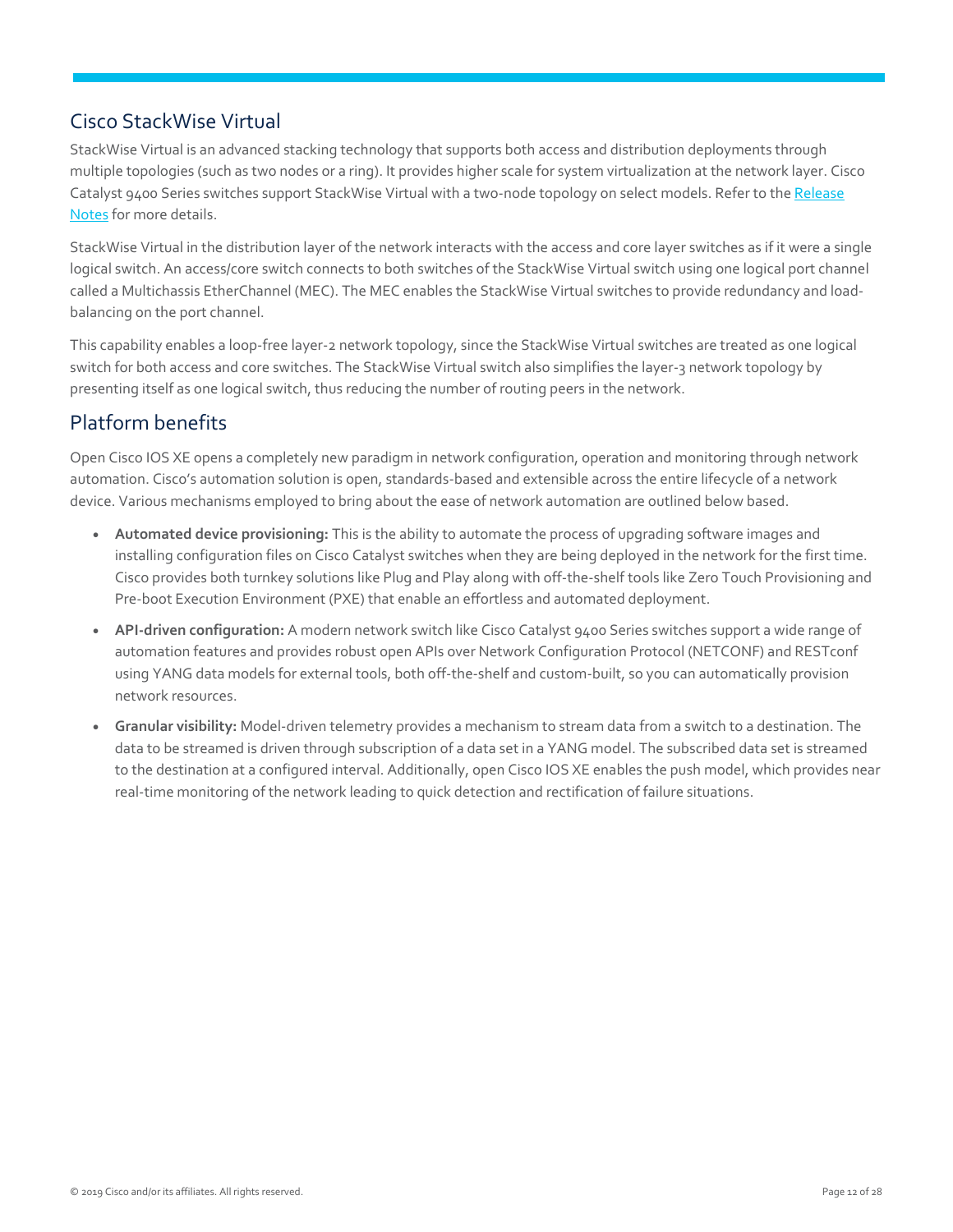#### **Security**

- **Encrypted Traffic Analytics (ETA):** ETA is a unique capability for identifying malware in encrypted traffic from the access layer. Since more and more traffic is becoming encrypted, the visibility this feature affords for threat detection is critical for keeping your networks secure at different layers. Additionally, ETA is able detect vulnerable implementations in encrypted traffic.
- **Advanced Encryption Standard (AES)-256 MACsec encryption<sup>1</sup>: AES is the IEEE 802.1AE standard for authenticating** and encrypting packets between switches and endpoints. Catalyst 9400 Series switches are hardware capable 256-bit and 128-bit AES on all ports at all speeds providing the most secure link encryption.
- **Trustworthy systems:** Cisco Trust Anchor Technologies provide a highly secure foundation for Cisco products. With Cisco Catalyst 9400 Series switches, Trust Anchor Technologies enable hardware and software authenticity assurance for supply chain trust and strong mitigation against man-in-the-middle compromise of software and firmware. Trust Anchor capabilities include:
	- **Image signing:** Cryptographically signed images provide assurance that the firmware, BIOS, and other software are authentic and unmodified. As the system boots, the system's software signatures are checked for integrity.
	- Secure Boot: Secure Boot anchors the boot sequence chain of trust to immutable hardware, mitigating threats against a system's foundational state and the software that is to be loaded, regardless of a user's privilege level. It provides layered protection against the persistence of illicitly modified firmware.
	- **Cisco Trust Anchor module:** This tamper-resistant, strong-cryptographic, single-chip solution provides hardware authenticity assurance to uniquely identify the product so that its origin can be confirmed to Cisco, providing assurance that the product is genuine.

<sup>1</sup>MAC Sec is not supported in hardware in C9400-SUP-1XL-Y

#### **Resiliency and High Availability**

Cisco Catalyst 9400 Series switches are designed for excellent nonstop communications with noninterrupted hardware switching. With Cisco IOS XE Software, you can continue to reap the benefit of this best-in-class resiliency in various ways.

- Cross-Stack EtherChannel provides the ability to configure Cisco EtherChannel technology across different members of the stack for high resiliency.
- IEEE 802.1s Multiple Spanning Tree Protocol (MSTP) provides rapid spanning tree convergence independent of spanning tree timers and also offers the benefit of Layer 2 load balancing and distributed processing.
- Per-VLAN Rapid Spanning Tree Plus (PVRST+) allows rapid spanning tree (IEEE 802.1w) reconvergence on a per-VLAN spanning tree basis, providing simpler configuration than MSTP. In both MSTP and PVRST+ modes, stacked units behave as a single spanning tree node.
- Switch port autorecovery ("err-disable" recovery) automatically attempts to reactivate a link that is disabled because of a network error.
- NSF/SSO offers continuous packet forwarding during supervisor-engine switchover. Information is fully synchronized between supervisor engines to allow the standby supervisor engine to immediately take over in subsecond time if the primary engine fails.
- NSF/SSO dramatically improves the network reliability and availability in a Layer 2 or Layer 3 environment. NSF/SSO is essential for business-critical applications such as Voice over IP (VoIP). These features help ensure that VoIP calls are not dropped.
- ISSU allows you to upgrade or downgrade complete Cisco IOS® Software images with minimal (less than 200 msec) to no disruption to the network when using a redundant Cisco Catalyst 9400 Series system with dual supervisor engines.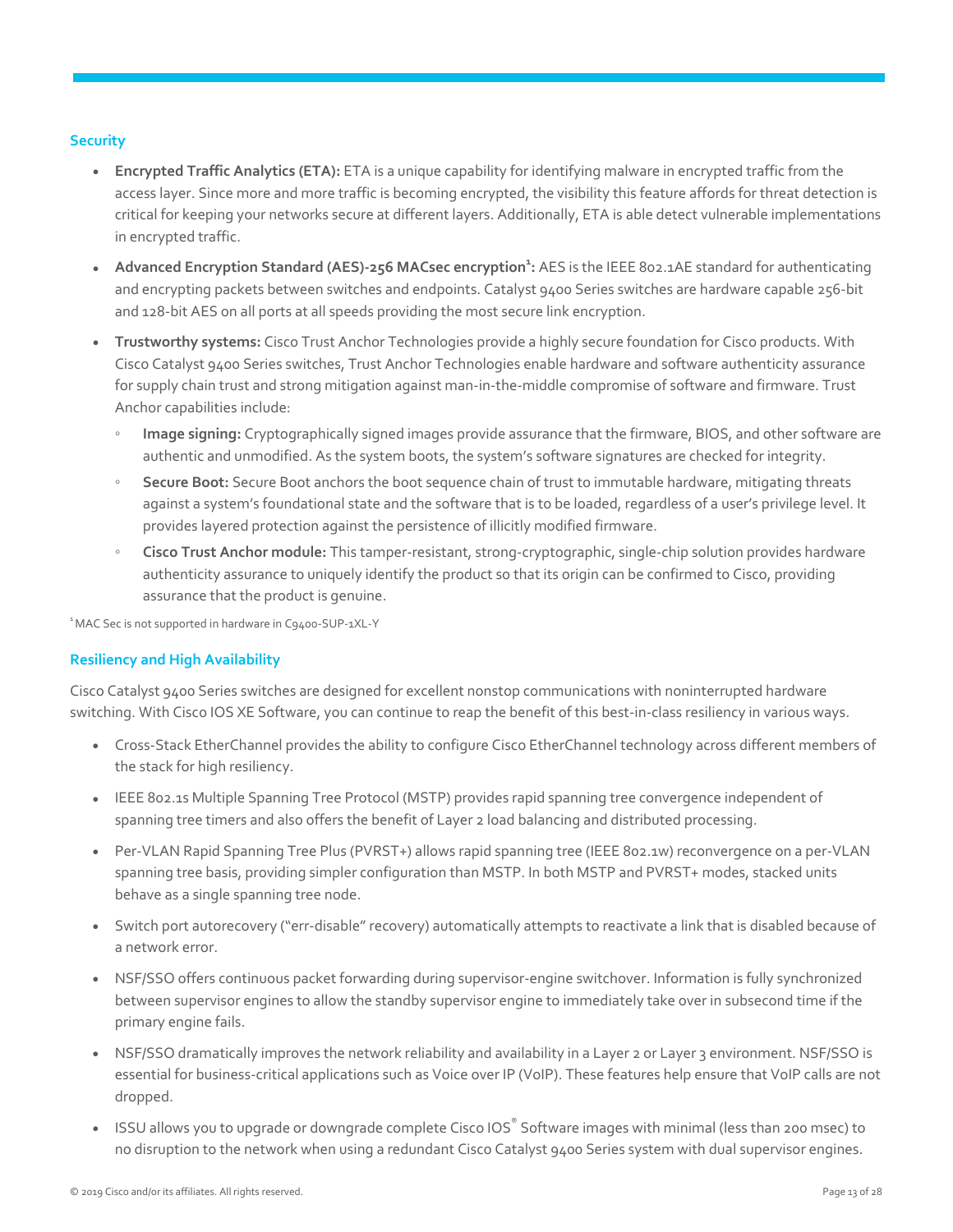Facilitating rapid, non-disruptive software upgrades for new line cards, new power supplies, new features, or bug fixes, ISSU offers continuous packet forwarding during the supervisor-engine switchover running different Cisco IOS Software releases.

- In addition to redundant power supplies and fans, the Cisco Catalyst C9404R, C9407R, and C9410R chassis models support 1+1 supervisor-engine redundancy, using the Supervisor Engine. The primary supervisor engine is active and is responsible for normal system operation. The secondary supervisor engine serves as a standby, monitoring the operation of the primary supervisor engine. The resiliency features of the Cisco Catalyst 9400 Series prevent network outages that could result in lost business and revenue.
- Apart from the features previously mentioned, Supervisor Engine-1 has resiliency built into its uplinks. Table 6 shows the uplink options on Supervisor Engine-1 and Supervisor Engine-1XL. Table 7 shows the uplink options on Supervisor Engine-1XL-Y.

| <b>Supervisor configuration</b> | <b>Uplink ports options</b>                                                                                                                                                                                                                                                              |
|---------------------------------|------------------------------------------------------------------------------------------------------------------------------------------------------------------------------------------------------------------------------------------------------------------------------------------|
| Single supervisor               | 8x 10 Gigabit Ethernet ports are active (ports 1 to 8) (2x 40 Gigabit Ethernet ports are disabled [ports 9 to<br>10]                                                                                                                                                                     |
|                                 | 2x 40 Gigabit Ethernet ports are active (ports 9 to 10) (8x 10 Gigabit Ethernet ports are disabled [ports 1 to<br>8])                                                                                                                                                                    |
|                                 | 4x 10 Gigabit Ethernet and 1x 40 Gigabit Ethernet ports are active (the other 4x 10 Gigabit Ethernet and 1x<br>40 Gigabit Ethernet ports are disabled)                                                                                                                                   |
| Dual supervisors                | Active supervisor: 4x 10 Gigabit Ethernet ports are active (ports 1 to 4) (the other 4x 10 Gigabit Ethernet<br>ports are disabled); standby supervisor: 4x 10 Gigabit Ethernet ports (ports 1 to 4) (the other 4x10 Gigabit<br>Ethernet ports are disabled)                              |
|                                 | Active supervisor: 1x 40 Gigabit Ethernet port is active (port 9) (the other 1x 40 Gigabit Ethernet port is<br>disabled); standby supervisor: 1x 40 Gigabit Ethernet port (port 9) (the other 1x 40 Gigabit Ethernet port is<br>disabled)                                                |
|                                 | Active supervisor: 1x 40 Gigabit Ethernet port is active (the other 1x 40 Gigabit Ethernet port and 8 x 10<br>Gigabit Ethernet ports are disabled); standby supervisor: 4x 10 Gigabit Ethernet ports (the other 4x10<br>Gigabit Ethernet ports and 2 x 40 Gigabit Ethernet are disabled) |

#### **Table 6.** Cisco Catalyst 9400 Supervisor Engine-1 and Supervisor Engine-1XL Uplink Options

#### **Table 7.** Cisco Catalyst 9400 Supervisor Engine-1XL-Y Uplink Options

| <b>Supervisor configuration</b> | Uplink ports options                                                                                                                                                          |
|---------------------------------|-------------------------------------------------------------------------------------------------------------------------------------------------------------------------------|
| Single supervisor               | 8x 10 Gigabit Ethernet ports are active (ports 1 to 8) (2x 40 Gigabit Ethernet ports are disabled [ports 9 to<br>10]                                                          |
|                                 | 2x 40 Gigabit Ethernet ports are active (ports 9 to 10) (8x 10 Gigabit Ethernet ports are disabled [ports 1 to<br>81)                                                         |
|                                 | 4x 10 Gigabit Ethernet and 1x 40 Gigabit Ethernet ports are active (the other 4x 10 Gigabit Ethernet 1x 40<br>Gigabit Ethernet ports are disabled)                            |
|                                 | 2x 25 Gigabit Ethernet ports are active (ports 1 and 5) (6 x 10 Gigabit Ethernet ports are disabled (ports 2-4<br>and $6-8$ ) and $2 \times 40G$ [ports $9 \text{ to } 10$ ]) |
|                                 | 4x 10 Gigabit Ethernet and 1 x 25 Gigabit Ethernet ports are active (the remaining ports are disabled)                                                                        |
|                                 | 1x 25 Gigabit Ethernet and 1x 40 Gigabit Ethernet ports are active (the remaining ports are disabled)                                                                         |
| <b>Dual supervisors</b>         | Active supervisor: $4x$ 10 Gigabit Ethernet ports are active (ports 1 to $4$ ) (the other $4x$ 10 Gigabit Ethernet                                                            |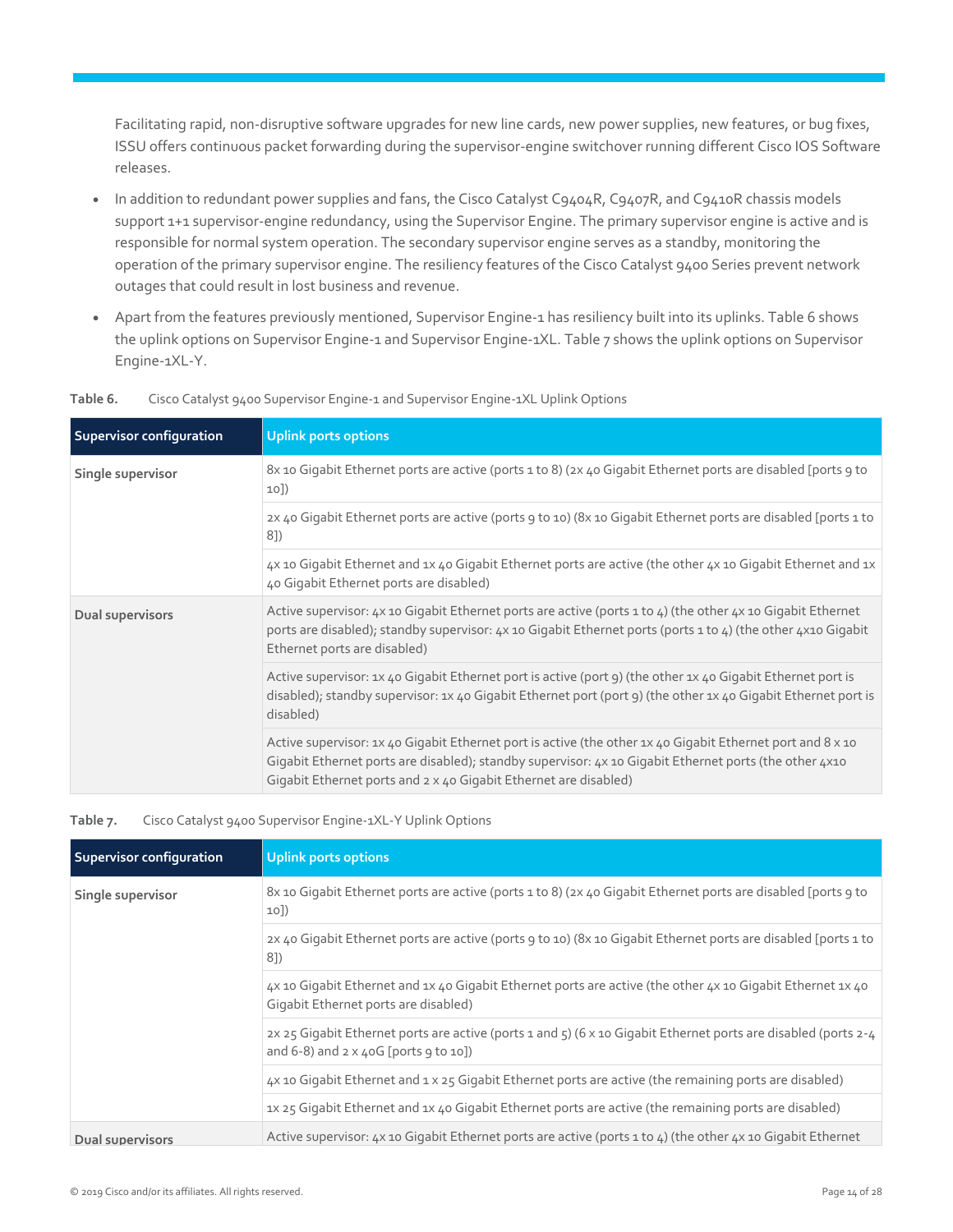| Supervisor configuration | <b>Uplink ports options</b>                                                                                                                                                                                                                                                                         |
|--------------------------|-----------------------------------------------------------------------------------------------------------------------------------------------------------------------------------------------------------------------------------------------------------------------------------------------------|
|                          | ports are disabled); standby supervisor: 4x 10 Gigabit Ethernet ports (ports 1 to 4) (the other 4x10 Gigabit<br>Ethernet ports are disabled)                                                                                                                                                        |
|                          | Active supervisor: 1x 40 Gigabit Ethernet port is active (port 9) (the other 1x 40 Gigabit Ethernet port is<br>disabled); standby supervisor: 1x 40 Gigabit Ethernet port (port 9) (the other 1x 40 Gigabit Ethernet port is<br>disabled)                                                           |
|                          | Active supervisor: 1x 25 Gigabit Ethernet port is active (port 1) (the other 1x 25 Gigabit Ethernet port is<br>disabled); standby supervisor: 1x 25 Gigabit Ethernet port (port 1) (the other 1x 25 Gigabit Ethernet port is<br>disabled)                                                           |
|                          | Active supervisor: 1x 25 Gigabit Ethernet port is active (the remaining ports are disabled); standby<br>supervisor: 1x 40 Gigabit Ethernet port (the remaining ports are disabled) vice versa                                                                                                       |
|                          | Active supervisor: 1x 25 Gigabit Ethernet port is active (the remaining ports are disabled); standby<br>supervisor: 4 x 10 Gigabit Ethernet port (the remaining ports are disabled) vice versa                                                                                                      |
|                          | Active supervisor: 1x 40 Gigabit Ethernet port is active (the other 1x 40 Gigabit Ethernet port and 8 x 10<br>Gigabit Ethernet ports are disabled); standby supervisor: 4x 10 Gigabit Ethernet ports (the other 4x10<br>Gigabit Ethernet ports and 2 x 40 Gigabit Ethernet are disabled) vice versa |

**Note:** LRM optics cannot be supported on Supervisor Engine-1XL-Y

#### **Flexible NetFlow**

● **Flexible NetFlow (FNF):** Cisco IOS Software FNF is the next generation in flow visibility technology, allowing optimization of the network infrastructure, reducing operational costs, and improving capacity planning and security incident detection with increased flexibility and scalability. The supervisor is capable of up to 384,000 flow entries.

#### **Application Visibility and Control**

● **Advanced analytics:** Superior FNF reports application performance and activities within the network to any supported NetFlow collector, such as Cisco Stealthwatch<sup>®</sup> or any compliant third-party tool.

#### **QoS**

● **Superior QoS:** Cisco Catalyst 9400 Series switches offers Gigabit Ethernet speeds with intelligent services that keep traffic flowing smoothly, even at 10 times the normal network speed. Industry-leading mechanisms for cross-stack marking, classification, and scheduling deliver superior performance for data, voice, and video traffic at wire speed. This includes granular wireless bandwidth management and fair sharing, 802.1p Class of Service (CoS) and Differentiated Services Code Point (DSCP) field classification, Shaped Round Robin (SRR) scheduling, Committed Information Rate (CIR), and eight egress queues per port.

#### **Smart operation**

- **Bluetooth enabled:** Cisco Catalyst 9400 Series switches have the hardware support to connect a Bluetooth dongle to your switch to use this wireless interface as a Management port. This port functions as an IP management interface and can be used to configure and troubleshoot using the WebUI, CLI, and transfer images and configurations.
- **WebUI:** WebUI is an embedded GUI-based device-management tool that provides the ability to provision the device, to simplify device deployment and manageability, and to enhance the user experience. WebUI comes with the default image. There is no need to enable anything or install any license on the device. WebUI can be used by customers to build a configuration, monitor and troubleshoot the device without having to know how to use the CLI.
- **Efficient switch operation:** Cisco Catalyst 9400 Series switches provide optimum power savings with Energy Efficient Ethernet (EEE) on the RJ-45 ports and low power operations for industry best-in-class power management and power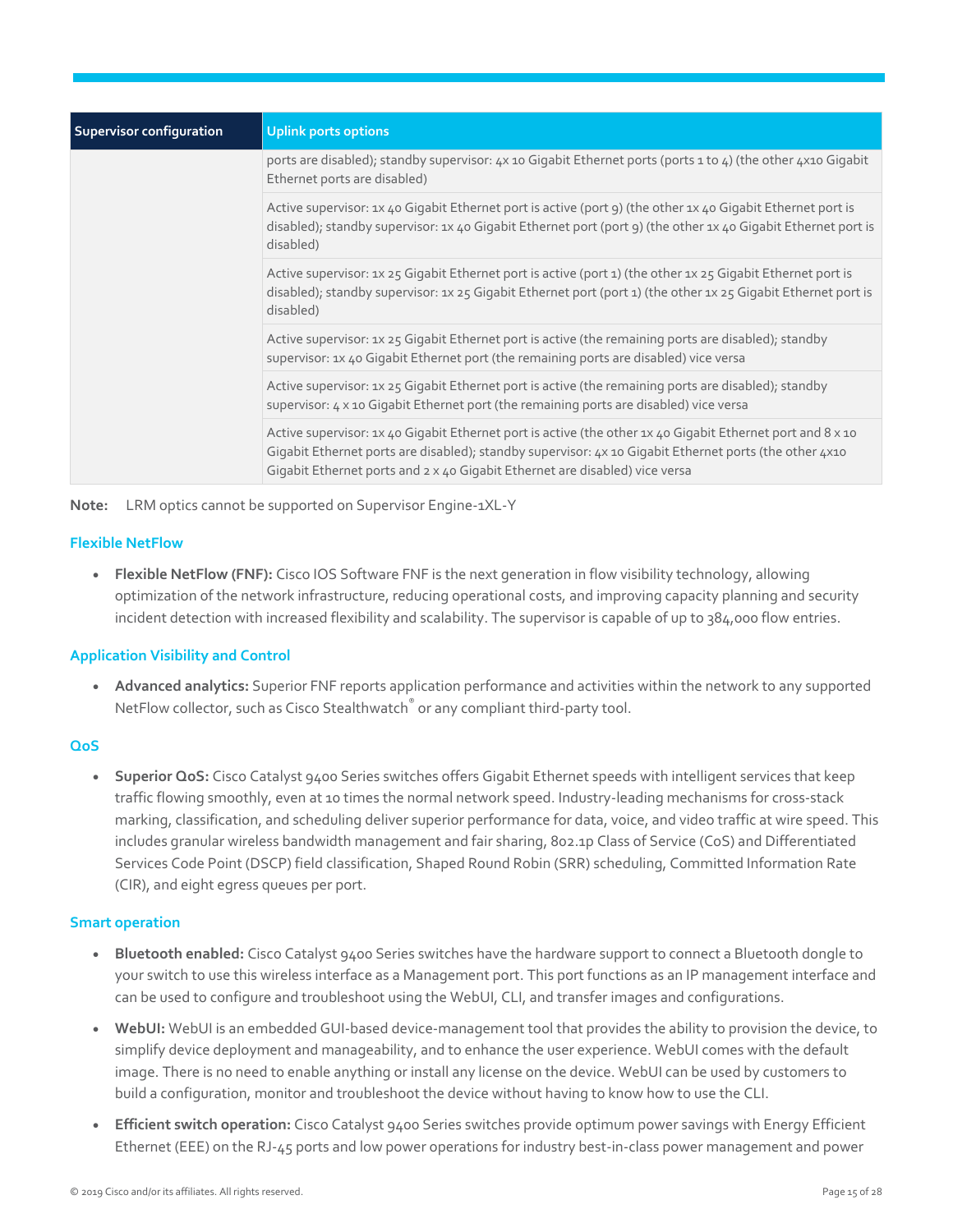consumption capabilities. The ports are capable of reduced power modes so that ports not in use can move into a lower power utilization state. Other efficient switch operation features are:

- The per-port power consumption command allows you to specify maximum power setting on an individual port.
- Per-port PoE power sensing measures the actual power being drawn, enabling more intelligent control of powered devices. The PoE MIB provides proactive visibility into power usage and lets you set different power level thresholds.
- **RFID tags:** Cisco Catalyst 9400 Series switches have an embedded RFID tag which facilitates easy asset and inventory management using commercial RFID readers.
- **Blue Beacon:** Cisco Catalyst 9400 Series switches support a blue beacon LED which allows easy identification of the switch being accessed.

#### **High-Performance IP Routing**

The Cisco Express Forwarding hardware routing architecture delivers extremely high-performance IP routing in the Cisco Catalyst 9400 Series switches, based on these features:

- IP unicast routing protocols (static, Routing Information Protocol Version 1 [RIPv1], RIPv2, RIPng, and Open Shortest Path First [OSPF] Routed Access) are supported for small network routing applications with the Network Essentials stack. Equal-cost routing facilitates Layer 3 load balancing and redundancy across the stack.
- Advanced IP unicast routing protocols (Full OSPF, Enhanced Interior Gateway Routing Protocol [EIGRP], Border Gateway Protocol Version 4 [BGPv4], and Intermediate System-to-Intermediate System Version 4 [IS-ISv4]) are supported for load balancing and constructing scalable LANs. IPv6 routing using OSPFv3 and EIGRPv6 is supported in hardware for maximum performance.
- Protocol-Independent Multicast (PIM) for IP multicast routing is supported, including PIM Sparse Mode (PIM SM), and Source-Specific Multicast (SSM).
- IPv6 addressing is supported on interfaces with appropriate show commands for monitoring and troubleshooting.

#### **Power over Ethernet Leadership**

**Cisco UPOE+ IEEE 802.3bt Type 4:** PoE removes the need for wall power to each PoE-enabled device and eliminates the cost for additional electrical cabling and circuits that would otherwise be necessary in IP phone and WLAN deployments. Cisco UPOE+ enables 90W of power per port. This facilitates delivery of network power to a broad range of devices requiring higher power. These devices include virtual desktop terminals, IP turrets, compact switches, building management gateways, LED lights, wireless access points and IP phones. The Cisco Catalyst 9400 Series also supports Cisco UPOE (60 watts), PoE+ (30 watts), and PoE (15 watts), thereby addressing the largest range of network power needs.

#### <span id="page-15-0"></span>Licensing

Cisco Catalyst 9400 Series switches introduce a new and simplified licensing package in the form of base and add-on licenses.

- **The base licensing** package includes the Network Essentials and Network Advantage licensing options that are tied to the hardware. Between them, the base licensing packages cover switching fundamentals, management automation, troubleshooting, and advanced switching features. These base licenses are perpetual.
- **The subscription licensing** package includes the Cisco DNA Premier, Cisco DNA Advantage and Cisco DNA Essentials options. In addition to on-box capabilities, the features available with this package provide Cisco innovations on the switch, as well as on Cisco DNA Center. The Cisco DNA add-on licenses are available as a subscription.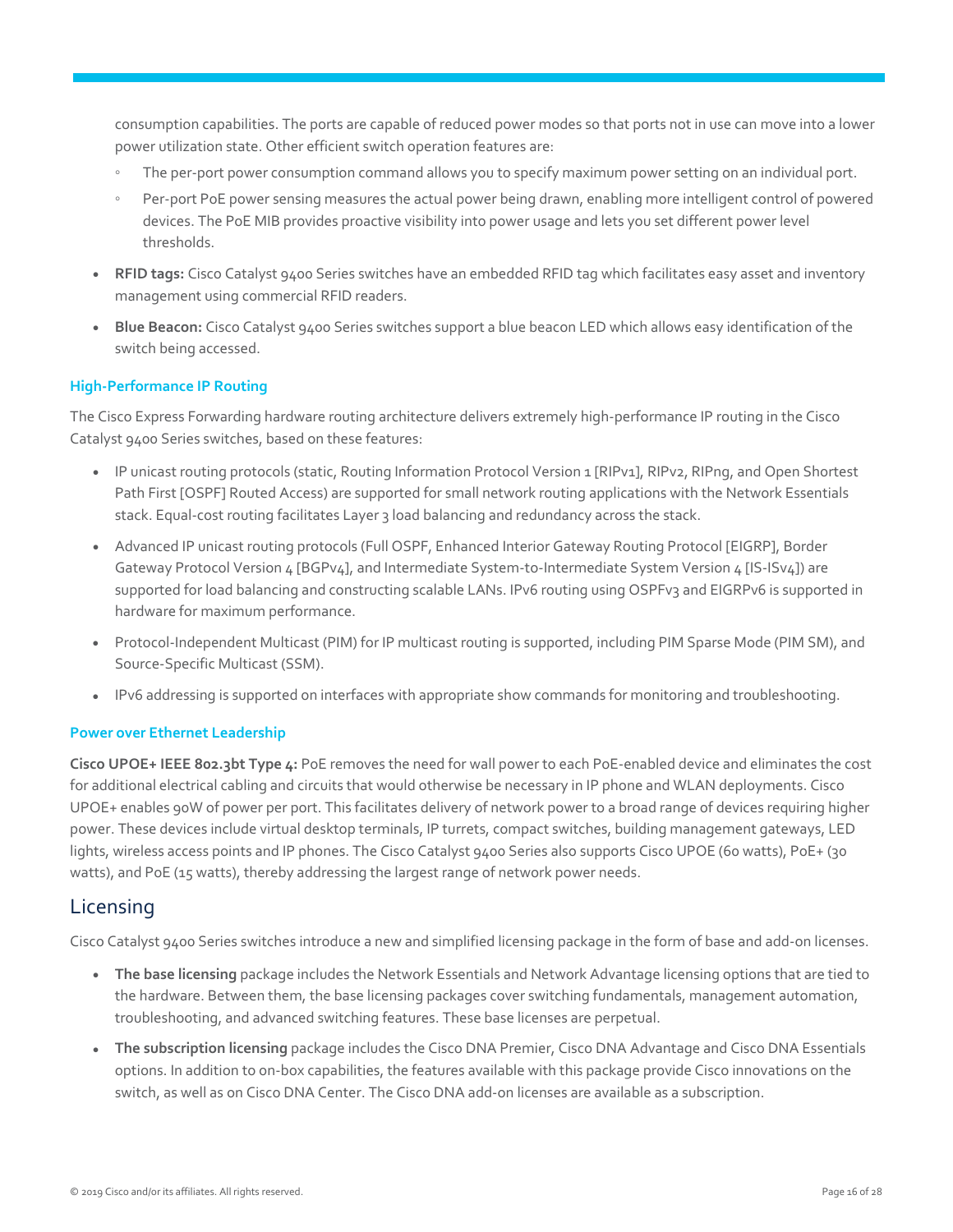**Subscription license consumption** is easily determined by the package itself. While base licenses are always permanent and without an expiration date, add-on licenses have to be purchased for a 3, 5, or 7 year term (and hence are also known as termbased licenses). Table 8 shows the combinations of base and add-on licenses that must be purchased.

### Licensing Combinations

Table 8 lists the Cisco DNA Essentials and Cisco DNA Advantage licensing combinations.

<span id="page-16-0"></span>**Table 8.** Licensing Combinations

|                           | <b>Cisco DNA Essentials</b> | <b>Cisco DNA Advantage</b> | Cisco DNA Premier |
|---------------------------|-----------------------------|----------------------------|-------------------|
| <b>Network Essentials</b> | Yes                         | No                         | No.               |
| Network Advantage         | $No*$                       | Yes                        | Yes               |

\* At the time of Cisco DNA license renewal, the Cisco DNA Essentials license can be purchased to be used with Network Advantage

**Managing licenses with Smart Accounts:** Creating Smart Accounts by using Cisco Smart Software Manager (SSM) enables you to order devices and licensing packages and also manage your software licenses from a centralized website. You can set up Cisco SSM to provide daily email alerts and to notify you of expiring add-on licenses that you want to renew.

You must order an add-on license in order to purchase a switch. When the license term expires, you can either renew the addon license to continue using it or deactivate the add-on license and then reload the switch to continue operating with the base license capabilities.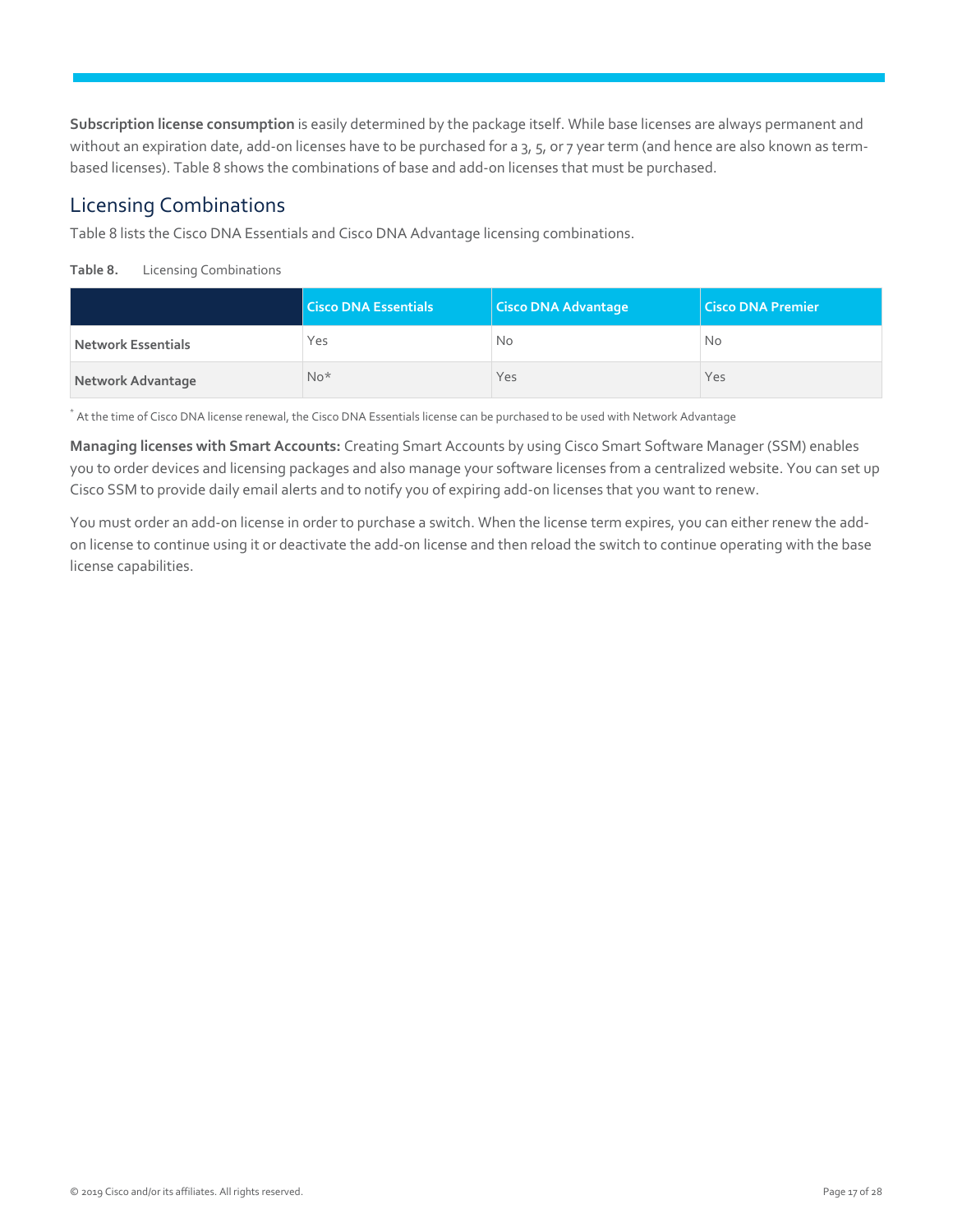Both the base and add-on licenses are also available for a 90-day evaluation period. An evaluation license is activated temporarily, without purchase. An expired evaluation license cannot be reactivated after reload.

**Note:** You are not required to deploy Cisco DNA Center, just to use one of the add-on software packages

Table 9 shows the features included in the Network Essentials and Advantage packages.

**Table 9.** Network Essentials and Advantage Package Features

| <b>Features</b>                                                                                                                                                                                                       | <b>Network</b><br><b>Essentials</b> | <b>Network</b><br>Advantage |
|-----------------------------------------------------------------------------------------------------------------------------------------------------------------------------------------------------------------------|-------------------------------------|-----------------------------|
| Switch fundamentals<br>Layer 2, Routed Access (RIP, EIGRP Stub, OSPF - 1000 routes), PBR, PIM Stub Multicast (1000 routes)),<br>PVLAN, VRRP, PBR, CDP, QoS, FHS, 8o2.1x, Macsec-128, CoPP, SXP, IP SLA Responder, SSO | ✓                                   | ✓                           |
| Advanced switch capabilities and scale<br>BGP, EIGRP, HSRP, IS-IS, BSR, MSDP, IP SLA, OSPF                                                                                                                            | X                                   | ✓                           |
| Network segmentation<br>VRF, VXLAN, LISP, SGT, MPLS, mVPN                                                                                                                                                             | X                                   | ✓                           |
| Automation<br>Netconf, Restconf, gRPC, YANG, PnP Agent, ZTP/Open PnP, GuestShell (On-Box Python)                                                                                                                      | ℐ                                   | ✓                           |
| <b>Telemetry and visibility</b><br>Model-driven telemetry, sampled NetFlow, SPAN, RSPAN                                                                                                                               | ✓                                   | ✓                           |
| High availability and resiliency<br>NSF, GIR, ISSU                                                                                                                                                                    | X                                   | ✓                           |
| IoT integration<br>CoAP                                                                                                                                                                                               | X                                   | ✓                           |
| Security<br>MACsec-256                                                                                                                                                                                                | X                                   | ✓                           |

Table 10 shows the features included in the Cisco DNA Premier, Cisco DNA Advantage and Cisco DNA Essentials packages.

<span id="page-17-0"></span>**Table 10.** Cisco DNA Premier, Advantage and Essentials Features

| Features                                                                                            | <b>Cisco DNA</b><br><b>Essentials</b> | <b>Cisco DNA</b><br>Advantage | <b>Cisco DNA</b><br><b>Premier</b> |
|-----------------------------------------------------------------------------------------------------|---------------------------------------|-------------------------------|------------------------------------|
| <b>Switch Features</b>                                                                              |                                       |                               |                                    |
| Optimized network deployments<br>Cisco DNA Service for Bonjour                                      | x                                     |                               |                                    |
| Advanced telemetry and visibility<br>Full Flexible NetFlow, EEM                                     |                                       |                               |                                    |
| Optimized telemetry a visibility<br>ERSPAN, AVC (NBAR2), App Hosting (in Containers/VMs), Wireshark | ᄉ                                     |                               |                                    |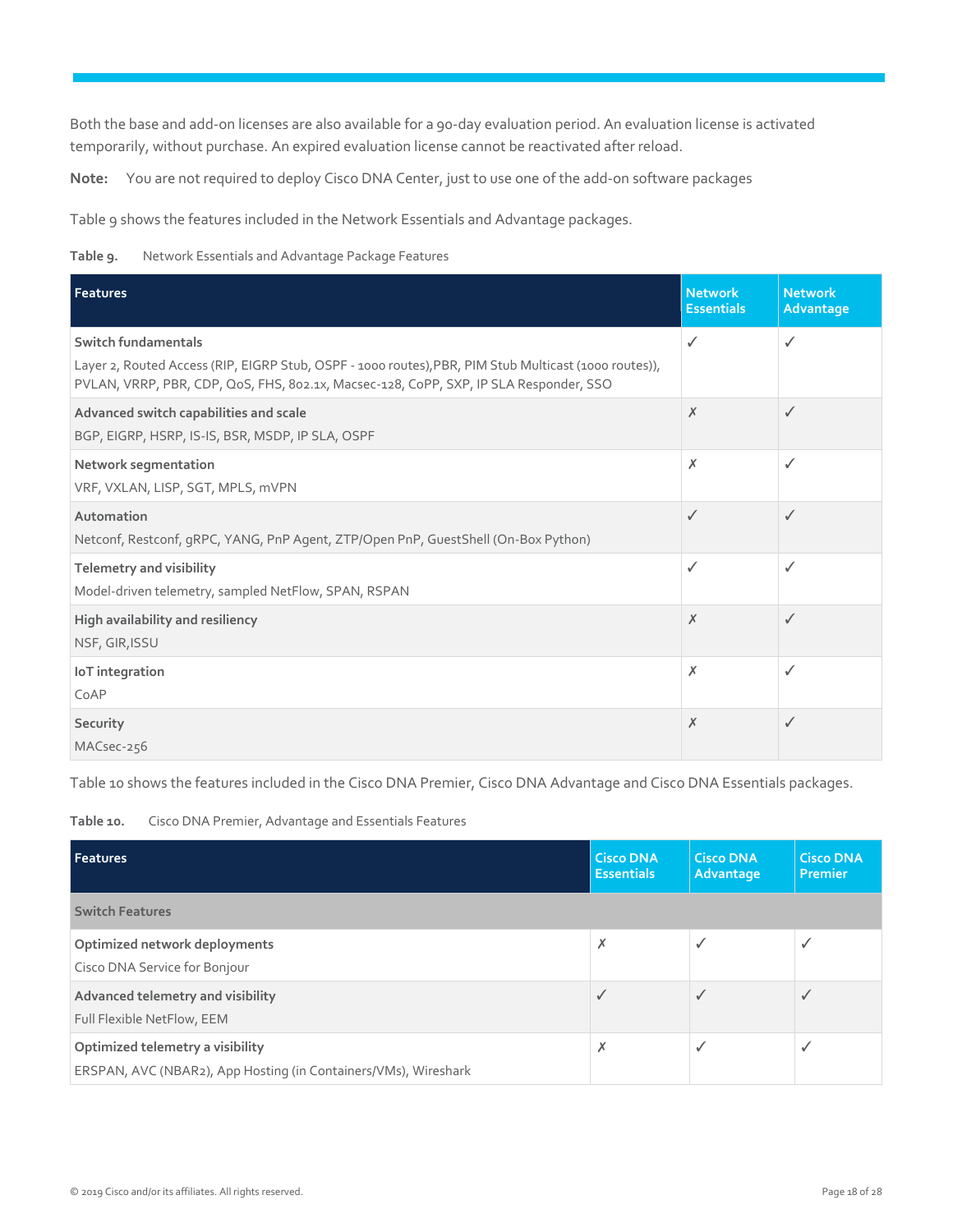| Features                                                                                                                                                                                                                 | <b>Cisco DNA</b><br><b>Essentials</b> | <b>Cisco DNA</b><br>Advantage | <b>Cisco DNA</b><br>Premier |
|--------------------------------------------------------------------------------------------------------------------------------------------------------------------------------------------------------------------------|---------------------------------------|-------------------------------|-----------------------------|
| Advanced security<br><b>Encrypted Traffic Analytics (ETA)</b>                                                                                                                                                            | X                                     | ✓                             | ✓                           |
| <b>Cisco DNA Center Features</b>                                                                                                                                                                                         |                                       |                               |                             |
| Day o network bring-up automation<br>Cisco Network Plug-n-Play application, network settings, device credentials, LAN<br>Automation, Host onboarding                                                                     | $\checkmark$                          | ✓                             | ✓                           |
| <b>Element management</b><br>Discovery, inventory, topology, software image, licensing, and configuration<br>management                                                                                                  | ✓                                     | ✓                             | ℐ                           |
| <b>Element management</b><br>Patch Management                                                                                                                                                                            | Х                                     | ✓                             | ✓                           |
| <b>Basic Assurance</b><br>Health Dashboards - Network, Client, Application; Switch & Wired Client Health<br>Monitoring                                                                                                   | ✓                                     | ✓                             | ✓                           |
| <b>SD-Access</b><br>Policy-based Automation & Assurance for Wired & Wireless                                                                                                                                             | X                                     | ✓                             | ✓                           |
| Network assurance and analytics<br>Global Insights, Trends, Compliance, Custom Reports; Switch 360, Wired Client 360;<br>Fabric and Non-Fabric Insights; App Health, App 360, App Performance (Loss,<br>Latency, Jitter) | X                                     | ✓                             | ✓                           |

## <span id="page-18-0"></span>Specification

Table 11 shows information on dimensions, weight, acoustic characteristics and Mean Time Between Failures (MTBF).

| Table 11. |  |  | Dimensions, Weight, Acoustic, and MTBF Details |
|-----------|--|--|------------------------------------------------|
|-----------|--|--|------------------------------------------------|

| <b>Physical specifications</b>                                | $(H \times W \times D)$ : 1.6 x 14.92 x 14.57 in. (4.06 x 37.90 x 37.00 cm)<br>Weight: 10 $\lfloor 4.5 \log n \rfloor$                                                                                                                                                                                                                                                                                                                                                                                                                               |
|---------------------------------------------------------------|------------------------------------------------------------------------------------------------------------------------------------------------------------------------------------------------------------------------------------------------------------------------------------------------------------------------------------------------------------------------------------------------------------------------------------------------------------------------------------------------------------------------------------------------------|
| Operating temperature                                         | Normal operating <sup>*</sup> temperature and altitudes:<br>• 23° to 113°F ( $-5$ ° to $+45$ °C), up to 6000 feet (1800 m)<br>• 23° to 104°F (-5° to +40°C), up to 10,000 feet (3000 m)<br>• *Minimum ambient temperature for cold startup is o°C<br>Short-term <sup>**</sup> exceptional conditions:<br>• 23° to 131°F ( $-5$ ° to $+55$ °C), up to 6000 feet (1800 m)<br>• 23° to 122°F (-5° to +50°C), up to 10,000 feet (3000 m)<br>• ** Not more than following in one-year period: 96 consecutive hours, or 360 hours total, or 15 occurrences |
| Storage temperature                                           | 40° to 158°F (-40° to 70°C)                                                                                                                                                                                                                                                                                                                                                                                                                                                                                                                          |
| Relative humidity operating and<br>nonoperating noncondensing | 10 to 95 percent, noncondensing                                                                                                                                                                                                                                                                                                                                                                                                                                                                                                                      |
| Altitude                                                      | $-60$ to 3000m                                                                                                                                                                                                                                                                                                                                                                                                                                                                                                                                       |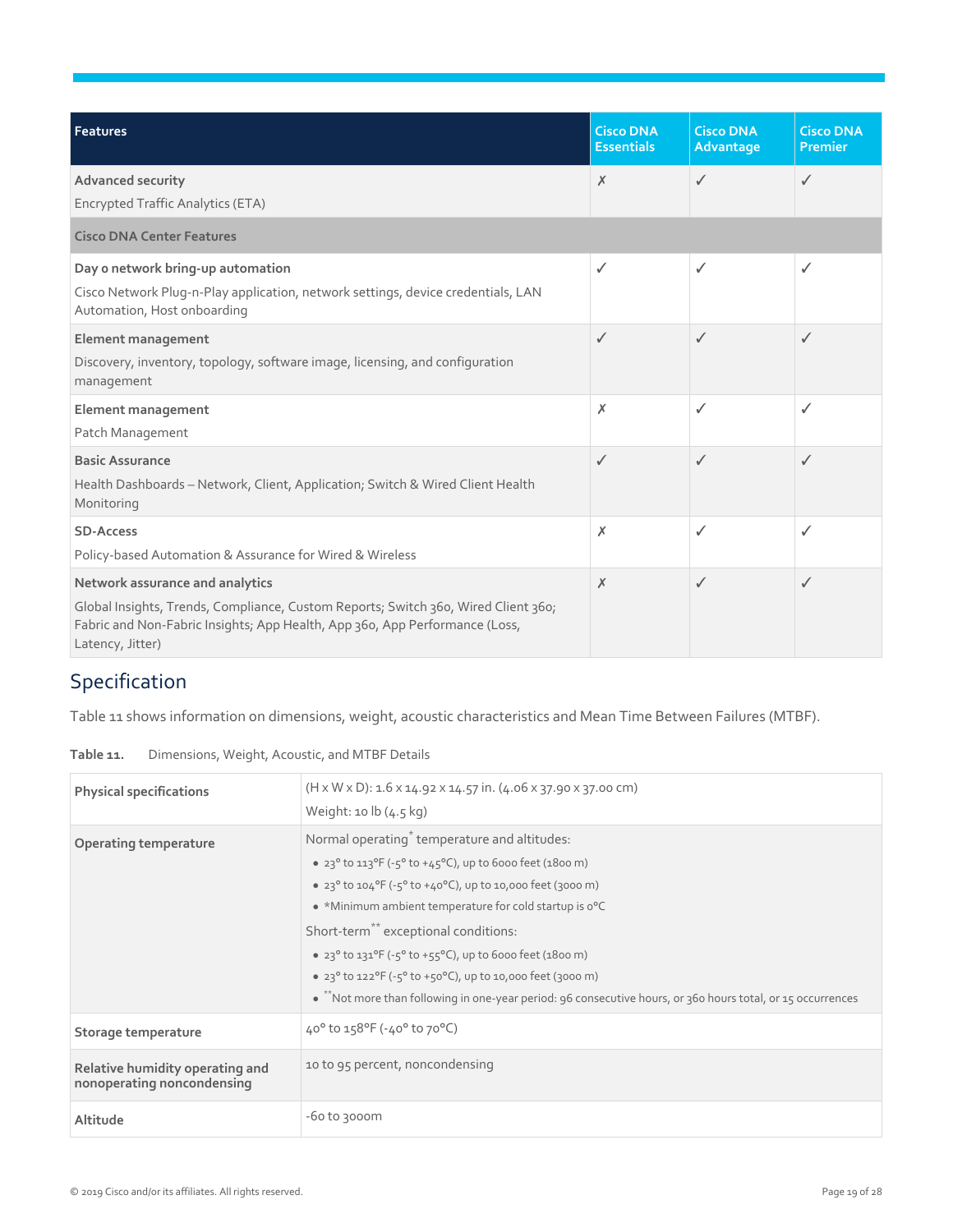| <b>MTBF</b> | C9400-SUP-1: 253,010 hours           |
|-------------|--------------------------------------|
|             | $C9400$ -SUP-1XL: 253,010 hours      |
|             | $C_{94}$ 00-SUP-1XL-Y: 237,670 hours |

## Supported Pluggables

For details about the different optical modules and the minimum Cisco IOS Software release required for each of the supported optical modules, visit [https://www.cisco.com/c/en/us/support/interfaces-modules/transceiver-modules/products-device](https://www.cisco.com/c/en/us/support/interfaces-modules/transceiver-modules/products-device-support-tables-list.html)[support-tables-list.html.](https://www.cisco.com/c/en/us/support/interfaces-modules/transceiver-modules/products-device-support-tables-list.html)

## Management and Standards Support

Table 12 shows management and standards support for the Cisco Catalyst 9400 Series.

| Table 12. | Management and Standards Support for the Cisco Catalyst 9400 Series |  |  |
|-----------|---------------------------------------------------------------------|--|--|
|           |                                                                     |  |  |

| <b>Description</b> | <b>Specifications</b>                                                                                                                                                                                                                                                                                                                                                                                                              |                                                                                                                                                                                                                                                                                                                                          |
|--------------------|------------------------------------------------------------------------------------------------------------------------------------------------------------------------------------------------------------------------------------------------------------------------------------------------------------------------------------------------------------------------------------------------------------------------------------|------------------------------------------------------------------------------------------------------------------------------------------------------------------------------------------------------------------------------------------------------------------------------------------------------------------------------------------|
| Management         | BGP <sub>4</sub> -MIB<br><b>BRIDGE-MIB</b><br>CISCO-ACCESS-ENVMON-MIB<br>CISCO-AUTH-FRAMEWORK-MIB<br>CISCO-BRIDGE-EXT-MIB<br>CISCO-BULK-FILE-MIB<br>CISCO-CABLE-DIAG-MIB<br>CISCO-CALLHOME-MIB<br>CISCO-CDP-MIB<br>CISCO-CEF-MIB<br>CISCO-CLASS-BASED-QOS-MIB<br>CISCO-CONFIG-COPY-MIB<br>CISCO-CONFIG-MAN-MIB<br>CISCO-DATA-COLLECTION-MIB                                                                                        | CISCO-RESILIENT-ETHERNET-<br>PROTOCOL-MIB<br>CISCO-RF-MIB<br>CISCO-RMON-CONFIG-MIB<br>CISCO-RMON-MIB<br>CISCO-RMON2-MIB<br>CISCO-RTP-METRICS-MIB<br>CISCO-RTTMON-ICMP-MIB<br>CISCO-RTTMON-RTP-MIB<br>CISCO-SMART-LIC-MIB<br>CISCO-SNMP-TARGET-EXT-MIB<br>CISCO-STACKMAKER-MIB<br>CISCO-SYSLOG-MIB<br>CISCO-TAP2-MIB                      |
|                    | CISCO-DHCP-SNOOPING-MIB<br>CISCO-DYNAMIC-ARP-INSPECTION-MIB<br>CISCO-EMBEDDED-EVENT-MGR-MIB<br>CISCO-ENERGYWISE-MIB<br>CISCO-ENHANCED-IMAGE-MIB<br>CISCO-ENHANCED-MEMPOOL-MIB<br>CISCO-ENTITY-ASSET-MIB<br>CISCO-ENTITY-DIAG-MIB<br>CISCO-ENTITY-EXT-MIB<br>CISCO-ENTITY-FRU-CONTROL-MIB<br>CISCO-ENTITY-PERFORMANCE-MIB<br>CISCO-ENTITY-QFP-MIB<br>CISCO-ENTITY-SENSOR-MIB<br>CISCO-ENTITY-VENDORTYPE-OID-MIB<br>CISCO-ENVMON-MIB | CISCO-TCP-MIB<br>CISCO-USER-CONNECTION-TAP-MIB<br>CISCO-VLAN-IFTABLE-RELATIONSHIP-<br><b>MIB</b><br>CISCO-VLAN-MEMBERSHIP-MIB<br>CISCO-VOIP-TAP-MIB<br>CISCO-VTP-MIB<br>DIFFSERV-MIB<br>DISMAN-EXPRESSION-MIB<br><b>ENTITY-MIB</b><br>ENTITY-STATE-MIB<br>ENTITY-VENDORTYPE-OID-MIB<br>ETHERLIKE-MIB<br>EVENT-MIB<br><b>HC-ALARM-MIB</b> |
|                    | CISCO-ERR-DISABLE-MIB                                                                                                                                                                                                                                                                                                                                                                                                              | <b>HC-RMON-MIB</b>                                                                                                                                                                                                                                                                                                                       |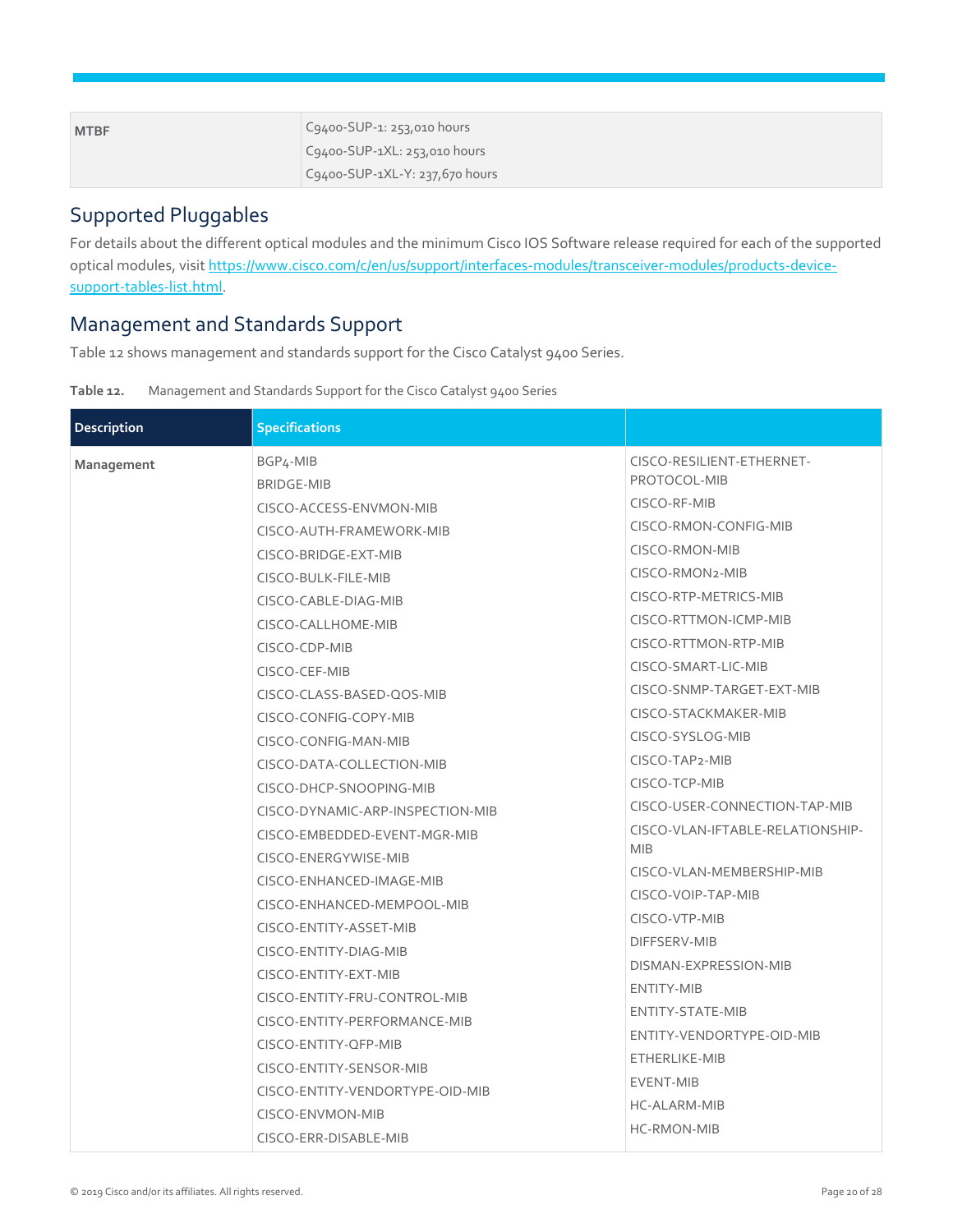| <b>Description</b> | <b>Specifications</b>             |                          |
|--------------------|-----------------------------------|--------------------------|
|                    | CISCO-ETHERLIKE-EXT-MIB           | <b>IP-FORWARD-MIB</b>    |
|                    | CISCO-FLASH-MIB                   | IP-MIB                   |
|                    | CISCO-FLOW-MONITOR-MIB            | <b>IPMROUTE-STD-MIB</b>  |
|                    | CISCO-FTP-CLIENT-MIB              | LLDP-MED-MIB             |
|                    | CISCO-HSRP-EXT-MIB                | LLDP-MIB                 |
|                    | CISCO-HSRP-MIB                    | MAU-MIB                  |
|                    | CISCO-IEEE8021-PAE-MIB            | MPLS-LSR-STD-MIB         |
|                    | CISCO-IEEE8023-LAG-MIB            | MPLS-TE-MIB              |
|                    | CISCO-IETF-BFD-MIB                | MPLS-VPN-MIB             |
|                    | CISCO-IETF-DHCP-SERVER-MIB        | MSDP-MIB                 |
|                    | CISCO-IETF-FRR-MIB                | NHRP-MIB                 |
|                    | CISCO-IETF-PW-MPLS-MIB            | NOTIFICATION-LOG-MIB     |
|                    | CISCO-IF-EXTENSION-MIB            | NTPv4-MIB                |
|                    | CISCO-IF-MIB                      | OLD-CISCO-CHASSIS-MIB    |
|                    | CISCO-IGMP-FILTER-MIB             | OLD-CISCO-CPU-MIB        |
|                    | CISCO-IMAGE-LICENSE-MGMT-MIB      | OLD-CISCO-INTERFACES-MIB |
|                    | CISCO-IMAGE-MIB                   | OLD-CISCO-IP-MIB         |
|                    | CISCO-IP-CBR-METRICS-MIB          | OLD-CISCO-MEMORY-MIB     |
|                    | CISCO-IP-SEC-MIB                  | OLD-CISCO-SYSTEM-MIB     |
|                    | CISCO-IP-URPF-MIB                 | OLD-CISCO-TCP-MIB        |
|                    | CISCO-IPMROUTE-MIB                | OLD-CISCO-TS-MIB         |
|                    | CISCO-L2-CONTROL-MIB              | OLD-MPLS-LSR-MIB         |
|                    | CISCO-L2L3-INTERFACE-CONFIG-MIB   | POWER-ETHERNET-MIB       |
|                    | CISCO-LICENSE-MGMT-MIB            | RFC1213-MIB              |
|                    | CISCO-LLDP-EXT-MED-MIB            | RFC <sub>2668</sub> -MIB |
|                    | CISCO-LOCAL-AUTH-USER-MIB         | RFC2982-MIB              |
|                    | CISCO-MAC-AUTH-BYPASS-MIB         | <b>SMON-MIB</b>          |
|                    | CISCO-MAC-NOTIFICATION-MIB        | SNMP-FRAMEWORK-MIB       |
|                    | CISCO-MDI-METRICS-MIB             | SNMP-MPD-MIB             |
|                    | CISCO-MEDIA-METRICS-MIB           | SNMP-NOTIFICATION-MIB    |
|                    | CISCO-MEMORY-POOL-MIB             | SNMP-TARGET-MIB          |
|                    | CISCO-NBAR-PROTOCOL-DISCOVERY-MIB | SNMP <sub>v2</sub> -MIB  |
|                    | CISCO-PAGP-MIB                    | SONET-MIB                |
|                    | CISCO-PIM-MIB                     | TCP-MIB                  |
|                    | CISCO-PORT-SECURITY-MIB           | UDP-MIB                  |
|                    | CISCO-PORT-STORM-CONTROL-MIB      | VRRPV3-MIB               |
|                    | CISCO-POWER-ETHERNET-EXT-MIB      | VTP-MIB                  |
|                    | CISCO-PRIVATE-VLAN-MIB            |                          |
|                    | CISCO-PROCESS-MIB                 |                          |
|                    | CISCO-PRODUCTS-MIB                |                          |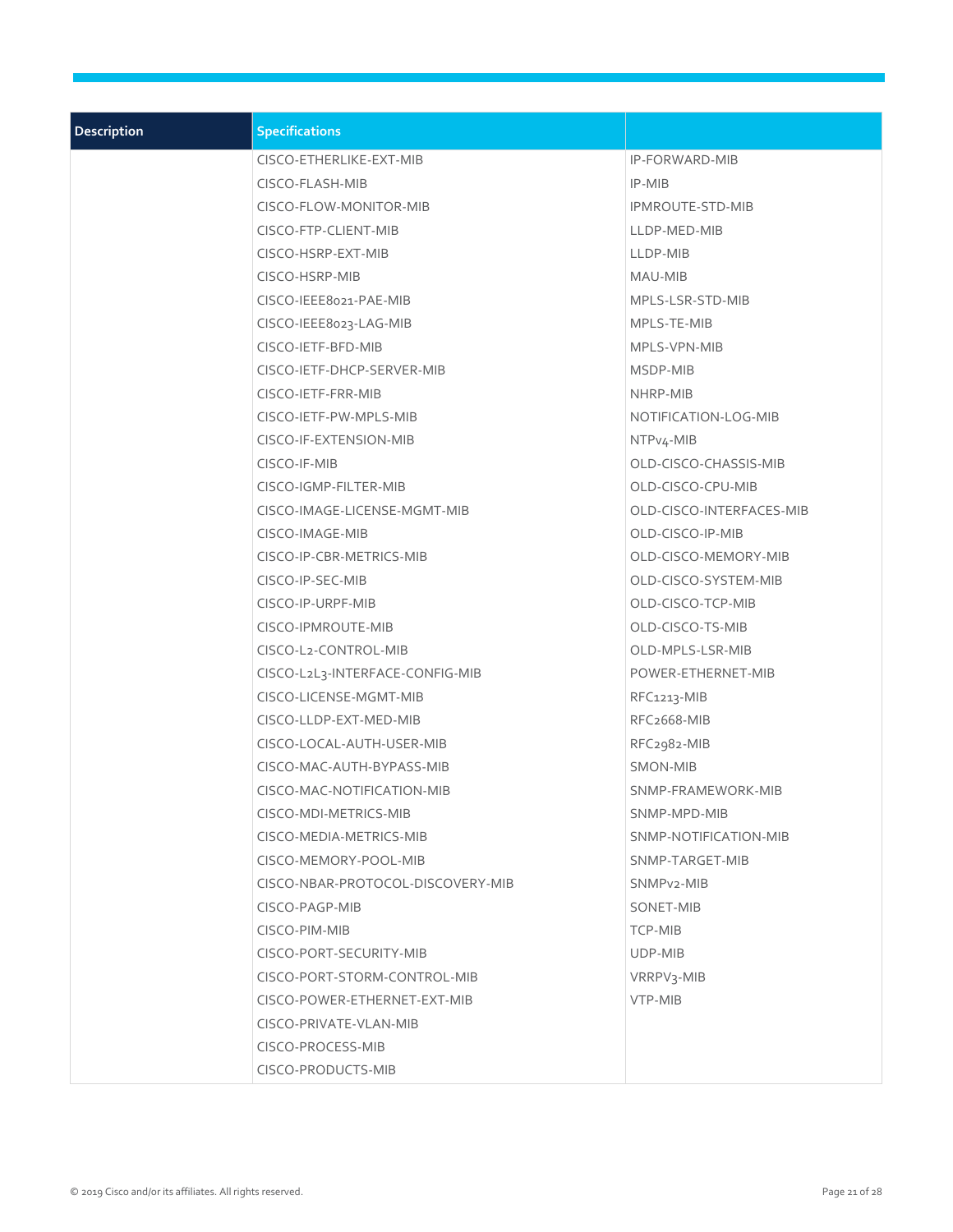| <b>Description</b> | <b>Specifications</b>                                |
|--------------------|------------------------------------------------------|
| <b>Standards</b>   | Ethernet: IEEE 802.3                                 |
|                    | 10 Gigabit Ethernet: IEEE 802.3ae                    |
|                    | IEEE 802.1D Spanning Tree Protocol                   |
|                    | IEEE 802.1w Rapid Reconfiguration of Spanning Tree   |
|                    | IEEE 802.15 Multiple VLAN Instances of Spanning Tree |
|                    | IEEE 802.3ad LACP                                    |
|                    | IEEE 802.1p CoS Prioritization                       |
|                    | IEEE 802.1Q VLAN                                     |
|                    | IEEE 802.1X User Authentication                      |
|                    | RMON I and II standards                              |
|                    | SNMPv1, SNMPv2c, and SNMPv3                          |

## Power Consumption of Supervisor Engine

Active supervisor power: Maximum power (400W).

Standby supervisor power: Maximum power (400W).

This result is not indicative of the actual power draw during operation. It is the absolute maximum value recommended for facility power, system configuration and cooling capacity planning. Typical power draw is about 40%-75% maximum rated power value shown.

## Safety and Compliance

Table 13 lists safety and compliance information for Cisco Catalyst 9400 Series switches.

| Description                                 | <b>Specifications</b>        |
|---------------------------------------------|------------------------------|
| Safety certifications                       | • UL 60950-1                 |
|                                             | • CAN/CSA-C222.2 No. 60950-1 |
|                                             | • EN 60950-1                 |
|                                             | • IEC 60950-1                |
|                                             | • AS/NZS 60950.1             |
|                                             | • IEEE 802.3                 |
| Electromagnetic emissions<br>certifications | • 47 CFR Part 15             |
|                                             | • CISPR22 Class A            |
|                                             | • EN 300 386 V1.6.1          |
|                                             | • EN 55022 Class A           |
|                                             | • EN 55032 Class A           |
|                                             | • CISPR 32 Class A           |
|                                             | • EN61000-3-2                |
|                                             | • EN61000-3-3                |
|                                             | • ICES-003 Class A           |
|                                             | • TCVN 7189 Class A          |
|                                             | $\bullet$ V-3 Class A        |

**Table 13.** Safety and Compliance Information for the Cisco Catalyst 9400 Series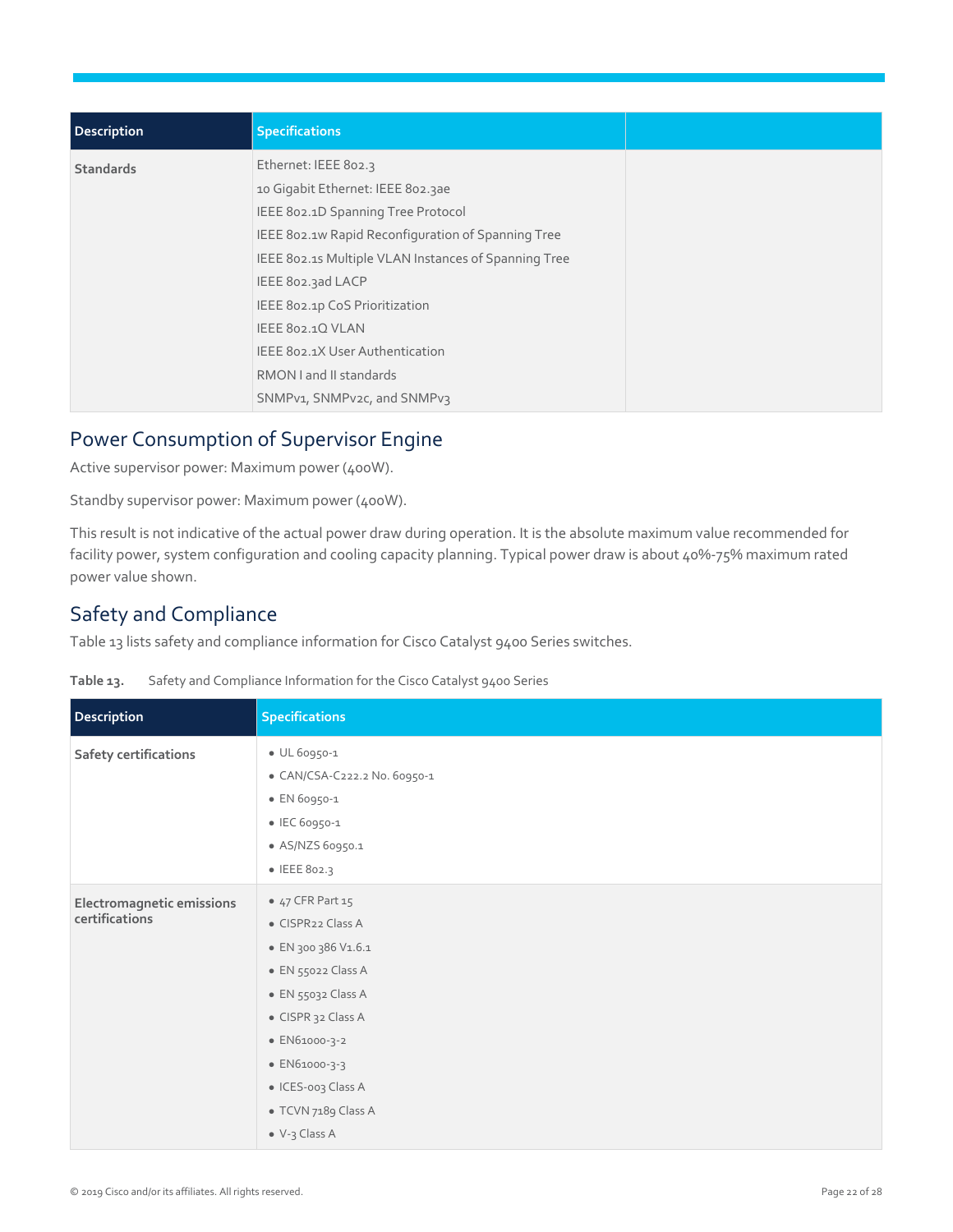| <b>Description</b> | <b>Specifications</b>                      |
|--------------------|--------------------------------------------|
|                    | $\bullet$ CISPR <sub>24</sub>              |
|                    | • EN 300 386                               |
|                    | $\bullet$ EN55024                          |
|                    | $\bullet$ TCVN 7317                        |
| Environmental      | Reduction Of Hazardous Substances (ROHS) 5 |

## <span id="page-22-0"></span>Warranty

Cisco Catalyst 9400 Series switches come with a Cisco Enhanced Limited Lifetime Warranty (E-LLW) that includes Next-Business-Day (NBD) delivery of replacement hardware where available and 90 days of 8x5 Cisco Technical Assistance Center (TAC) support.

Your formal warranty statement, including the warranty applicable to Cisco software, appears in the information packet that accompanies your Cisco product. We encourage you to review the warranty statement shipped with your specific product carefully before use.

Cisco reserves the right to refund the purchase price as its exclusive warranty remedy.

For further information about warranty terms, visi[t https://www.cisco.com/go/warranty.](https://www.cisco.com/go/warranty) Table 14 provides information about the E-LLW.

|                          | <b>Cisco E-LLW</b>                                                                                                                                                                                                                                                                                                                                                                                     |
|--------------------------|--------------------------------------------------------------------------------------------------------------------------------------------------------------------------------------------------------------------------------------------------------------------------------------------------------------------------------------------------------------------------------------------------------|
| Devices covered          | Applies to Cisco Catalyst 9400 Series Switches.                                                                                                                                                                                                                                                                                                                                                        |
| <b>Warranty duration</b> | As long as the original customer owns the product.                                                                                                                                                                                                                                                                                                                                                     |
| End-of-life policy       | In the event of discontinuance of product manufacture, Cisco warranty support is limited to 5 years from the<br>announcement of discontinuance.                                                                                                                                                                                                                                                        |
| Hardware replacement     | Cisco or its service center will use commercially reasonable efforts to ship a replacement for NBD delivery,<br>where available. Otherwise, a replacement will be shipped within 10 working days after receipt of the Return<br>Materials Authorization (RMA) request. Actual delivery times might vary depending on customer location.                                                                |
| <b>Effective date</b>    | Hardware warranty commences from the date of shipment to customer (and in case of resale by a Cisco<br>reseller, not more than 90 days after original shipment by Cisco).                                                                                                                                                                                                                              |
| TAC support              | Cisco will provide during business hours, 8 hours per day, 5 days per week, basic configuration, diagnosis, and<br>troubleshooting of device-level problems for up to a 90-day period from the date of shipment of the<br>originally purchased Cisco Catalyst 9400 Series product. This support does not include solution or network-<br>level support beyond the specific device under consideration. |
| Cisco.com access         | Warranty allows quest access only to Cisco.com.                                                                                                                                                                                                                                                                                                                                                        |

**Table 14.** E-LLW Details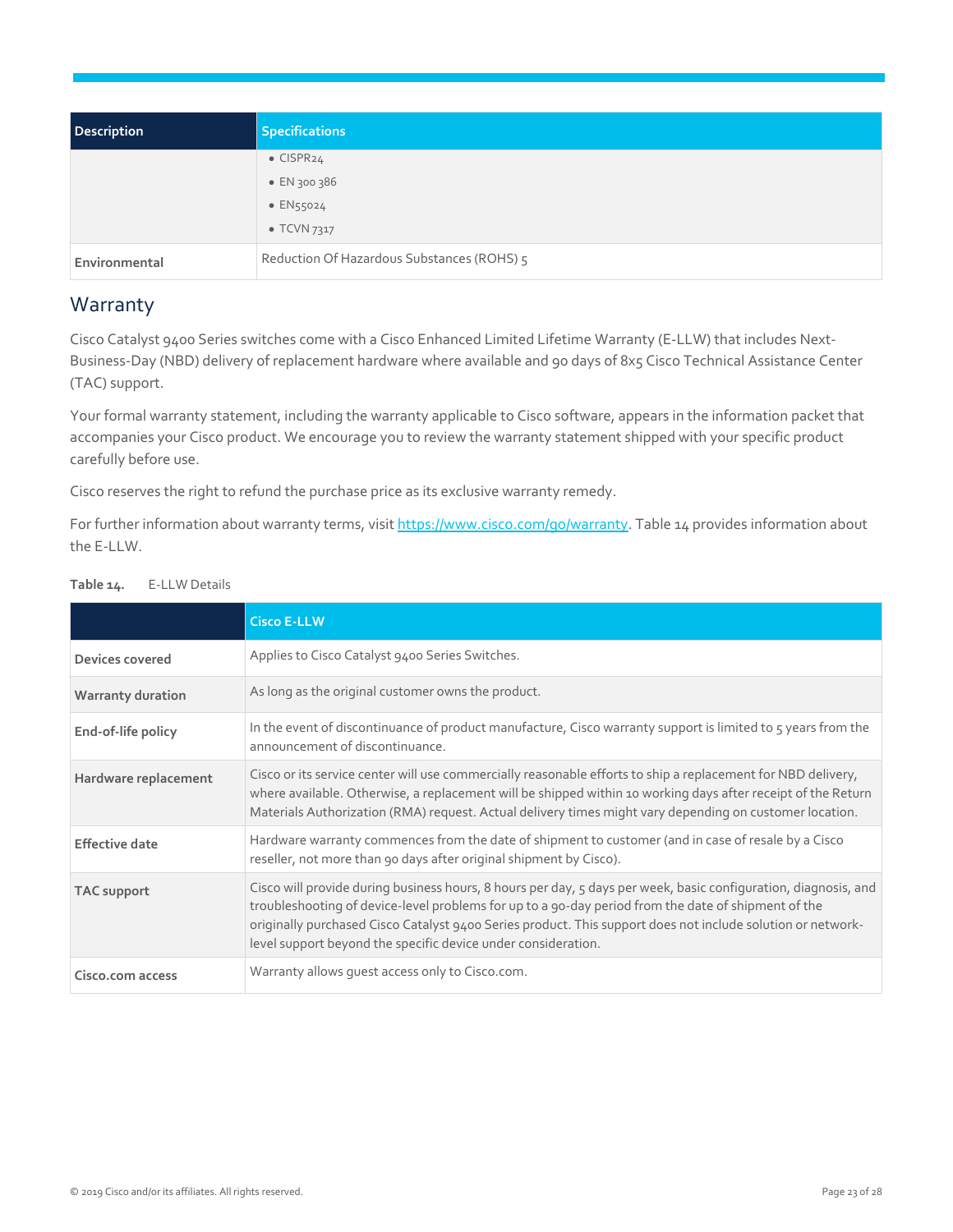## <span id="page-23-1"></span>Cisco Services for Next-Generation Cisco Catalyst Switches

Achieve infrastructure excellence faster and with less risk. Cisco Catalyst 900 Services provide expert guidance to help you successfully deploy, manage and support the new Catalyst 9000 family of switches. With unmatched networking expertise, best practices and innovative tools, we can help you reduce overall upgrade, refresh, and migration costs as you introduce new hardware, software and protocols into the network. Offering a comprehensive lifecycle of services – from implementation, optimization, technical and managed services – Cisco experts help you minimize disruption and achieve operational excellence to extract maximum value from your Cisco DNA-ready infrastructure. Learn more about Cisco Services for Enterprise [Networks.](https://www.cisco.com/c/en/us/solutions/enterprise-networks/service-listing.html)

## Software Policy for Cisco Catalyst 9400 Series Switches

#### **Software Policy for Network Stack Components**

Customers with Network Essential Stack and Network Advantage Stack software feature sets will be provided with maintenance updates and bug fixes designed to maintain the compliance of the software with published specifications, release notes, and industry standards compliance as long as the original end user continues to own or use the product or up to one year from the end-of-sale date for this product, whichever occurs earlier.

## Embedded Support for Cisco DNA Term Components

Cisco Embedded Support delivers the right support for Cisco software products and suites. It will keep your business applications performing as expected and protects your investment. Embedded Support for Cisco DNA Essentials and Cisco DNA Advantage term components is included as part of the switch value. Embedded Support provides access to TAC support, major software updates, maintenance and minor software releases, and the Cisco Embedded Support site for increased productivity with anytime access.

## <span id="page-23-0"></span>Ordering

Table 15 contains ordering information for the Cisco Catalyst 9400 Series.

<span id="page-23-2"></span>

| Table 15. | Cisco Catalyst 9400 Series Ordering Information |  |  |
|-----------|-------------------------------------------------|--|--|
|           |                                                 |  |  |

| <b>Product number</b>  | <b>Description</b>                                                  |
|------------------------|---------------------------------------------------------------------|
| $C9400 - SUP - 1(=)$   | Cisco Catalyst 9400 Series Supervisor 1 Module                      |
| $C9400-SUP-1/2$        | Cisco Catalyst 9400 Series Redundant Supervisor 1 Module            |
| $C9400 - SUB-1XL(=)$   | Cisco Catalyst 9400 Series Supervisor 1XL Module                    |
| $C9400$ -SUP-1XL/2     | Cisco Catalyst 9400 Series Redundant Supervisor 1XL Module          |
| $C9400 - SUP-1XL-Y(=)$ | Cisco Catalyst 9400 Series Supervisor 1XL with 25G Module           |
| C9400-SUP-1XL-Y/2      | Cisco Catalyst 9400 Series Redundant Supervisor 1XL with 25G Module |
| C9400-SSD-240GB        | Cisco Catalyst 9400 Series 240GB M2 SATA memory (Supervisor)        |
| C9400-SSD-480GB        | Cisco Catalyst 9400 Series 480GB M2 SATA memory (Supervisor)        |
| C9400-SSD-960GB        | Cisco Catalyst 9400 Series 960GB M2 SATA memory (Supervisor)        |
| C9400-DNA-E            | Catalyst 9400 Cisco DNA Essentials Term license                     |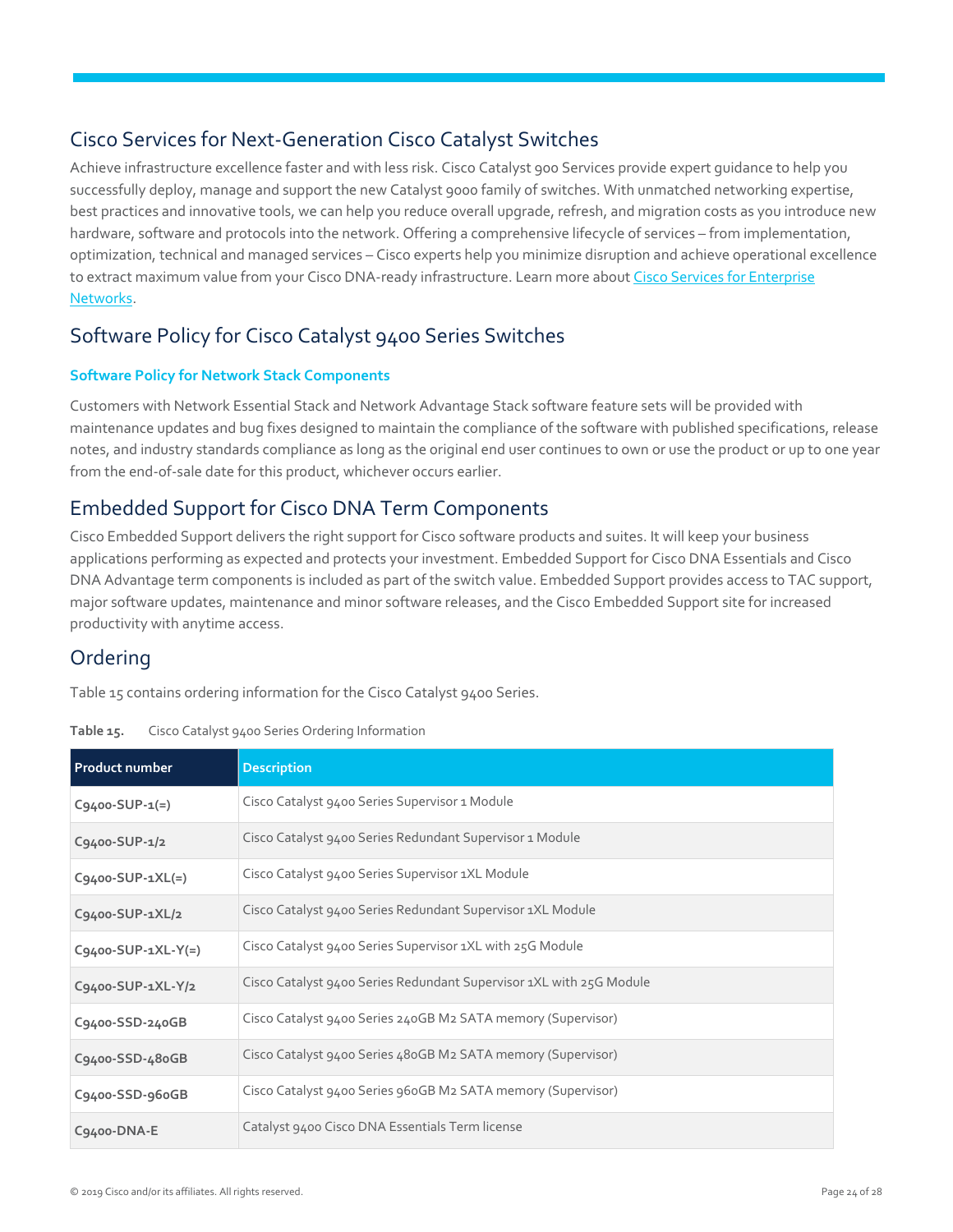| <b>Product number</b> | <b>Description</b>                                                                                                                                                                                                                                                                            |
|-----------------------|-----------------------------------------------------------------------------------------------------------------------------------------------------------------------------------------------------------------------------------------------------------------------------------------------|
| C9400-DNA-E-3Y        | Catalyst 9400 Cisco DNA Essentials 3 Year Term license                                                                                                                                                                                                                                        |
| C9400-DNA-E-5Y        | Catalyst 9400 Cisco DNA Essentials 5 Year Term license                                                                                                                                                                                                                                        |
| C9400-DNA-E-7Y        | Catalyst 9400 Cisco DNA Essentials 7 Year Term license                                                                                                                                                                                                                                        |
| C9400-DNA-A           | Catalyst 9400 Cisco DNA Advantage Term license                                                                                                                                                                                                                                                |
| C9400-DNA-A-3Y        | Catalyst 9400 Cisco DNA Advantage 3 Year Term license                                                                                                                                                                                                                                         |
| C9400-DNA-A-5Y        | Catalyst 9400 Cisco DNA Advantage 5 Year Term license                                                                                                                                                                                                                                         |
| C9400-DNA-A-7Y        | Catalyst 9400 Cisco DNA Advantage 7 Year Term license                                                                                                                                                                                                                                         |
| C9400-NW-E            | Cisco Catalyst 9400 Network Essential License                                                                                                                                                                                                                                                 |
| C9400-NW-A            | Cisco Catalyst 9400 Network Advantage License                                                                                                                                                                                                                                                 |
| C9400-DNA-P           | C9400 Cisco DNA Premier Term: Includes Term Licenses for Cisco DNA Advantage, 100 ISE Base &<br>100 ISE Plus Endpoints, 100 Stealthwatch Flows (including Virtual Flow Collector & Management<br>Console). Requires separate purchase of ISE appliance/ISE VM and Cisco DNA Center appliance. |
| C9400-DNA-P-3Y        | C9400 Cisco DNA Premier 3Y Term - DNA, 100 ISE PLS and ISE BASE, 100 SWATCH                                                                                                                                                                                                                   |
| C9400-DNA-P-5Y        | C9400 Cisco DNA Premier 5Y Term - DNA, 100 ISE PLS and ISE BASE, 100 SWATCH                                                                                                                                                                                                                   |
| C9400-DNA-P-7Y        | C9400 Cisco DNA Premier 7Y Term - DNA, 100 ISE PLS and ISE BASE, 100 SWATCH                                                                                                                                                                                                                   |
| C9400-DNA-P-AA        | C9400 Cisco DNA Premier Add-On Term: Includes Term Licenses for 50 ISE Base & 50 ISE Plus<br>Endpoints, 50 Stealthwatch Flows (including Virtual Flow Collector & Management Console). Requires<br>separate purchase of ISE appliance/ISE VM and Cisco DNA Center appliance.                  |
| C9400-DNA-P-AA-3Y     | C9400 Cisco DNA Premier Add-On 3Y Term - 50 ISE PLS, 50 SWATCH                                                                                                                                                                                                                                |
| C9400-DNA-P-AA-5Y     | C9400 Cisco DNA Premier Add-On 5Y Term - 50 ISE PLS, 50 SWATCH                                                                                                                                                                                                                                |
| C9400-DNA-P-AA-7Y     | C9400 Cisco DNA Premier Add-On 7Y Term - 50 ISE PLS, 50 SWATCH                                                                                                                                                                                                                                |
| $Cg400-LIC =$         | Electronic SW License for C9400 Switches                                                                                                                                                                                                                                                      |
| C9400-DNA-E-A         | C9400 NW & Cisco DNA Essentials to NW & Cisco DNA Advantage Upgrade                                                                                                                                                                                                                           |
| C9400-DNA-E-A-3       | C9400 NW & Cisco DNA Essentials to NW & DNA Adv Upgrade License (3Y)                                                                                                                                                                                                                          |
| C9400-DNA-E-A-5       | C9400 NW & Cisco DNA Essentials to NW & DNA Adv Upgrade License (5Y)                                                                                                                                                                                                                          |
| C9400-DNA-E-A-7       | C9400 NW & Cisco DNA Essentials to NW & DNA Adv Upgrade License (7Y)                                                                                                                                                                                                                          |

<span id="page-24-1"></span>\*Note: Cisco DNA Essentials subscriptions Essentials is sold only in bundles in for Catalyst 9400 Series switches

## <span id="page-24-0"></span>Cisco Capital

#### **Flexible payment solutions to help you achieve your objectives**

Cisco Capital makes it easier to get the right technology to achieve your objectives, enable business transformation and help you stay competitive. We can help you reduce the total cost of ownership, conserve capital, and accelerate growth. In more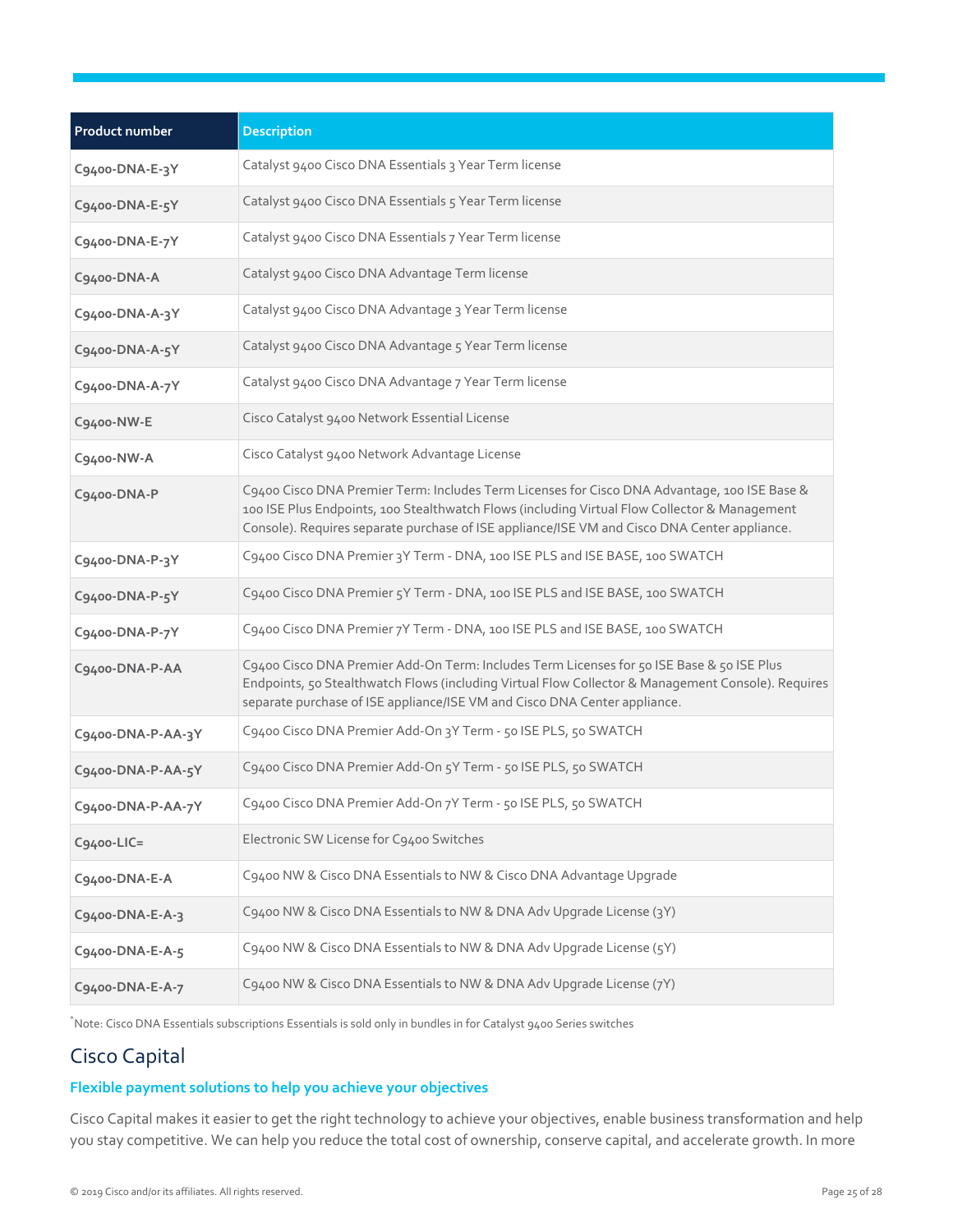than 100 countries, our flexible payment solutions can help you acquire hardware, software, services and complementary third-party equipment in easy, predictable payments[. Learn more.](https://www.cisco.com/go/financing)

## Cisco Services

#### **Achieve infrastructure excellence faster with less risk**

Cisco Services for Cisco Catalyst 9000 switches provide expert guidance to help you successfully plan, deploy, manage and support your new switches. With unmatched networking expertise, best practices and innovative tools, Cisco Services can help you reduce overall upgrade, refresh, and migration costs as you introduce new hardware, software and protocols into the network. With a comprehensive lifecycle of services, Cisco experts will help you minimize disruption and improve operational efficiency to extract maximum value from your Cisco DNA-ready infrastructure.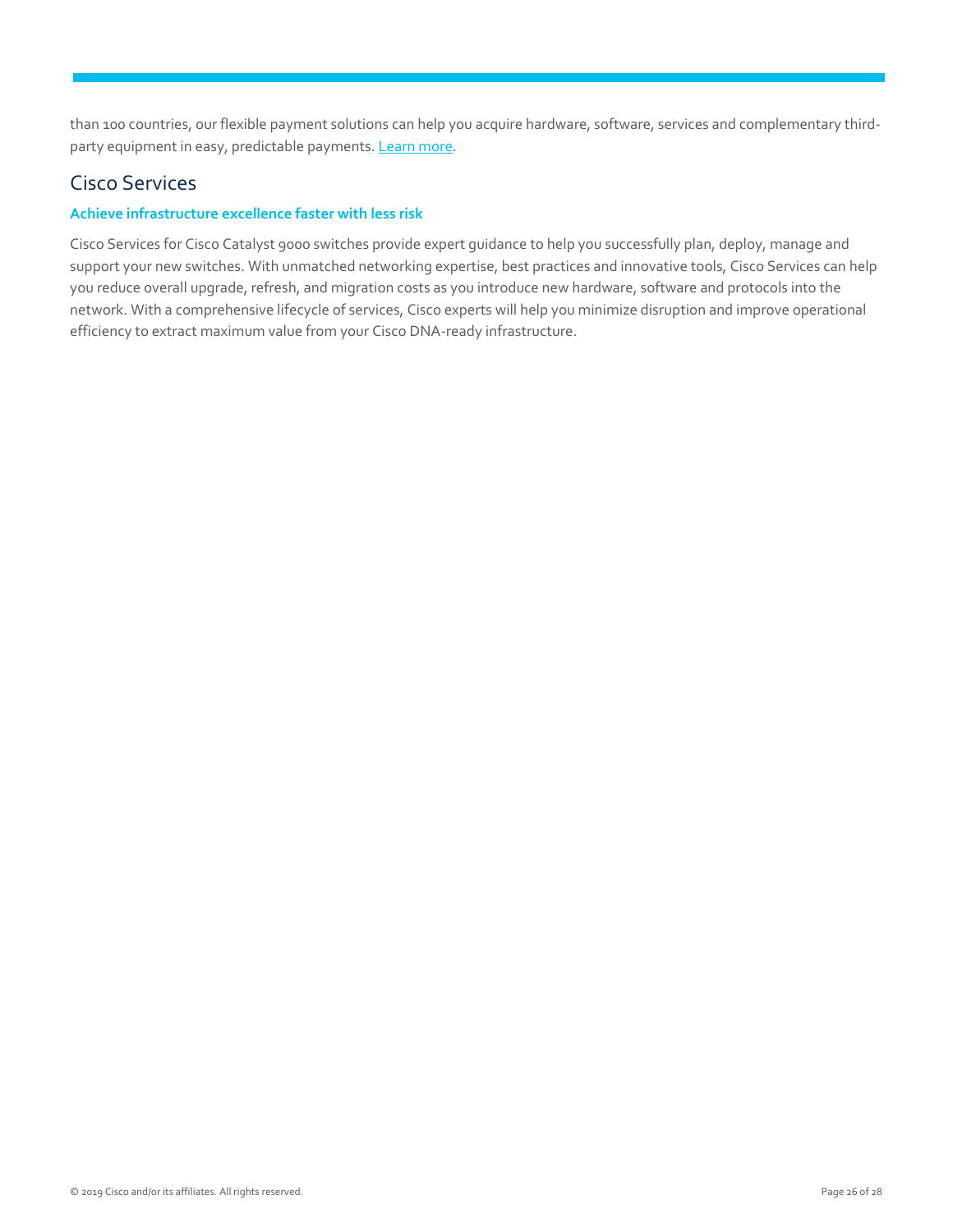## <span id="page-26-0"></span>Document History

| <b>New or Revised Topic</b>                                                                                                    | <b>Described In</b>                                                                                       | <b>Date</b> |
|--------------------------------------------------------------------------------------------------------------------------------|-----------------------------------------------------------------------------------------------------------|-------------|
| <b>Added SD-Access Embedded Wireless</b><br>information                                                                        | <b>Features</b>                                                                                           | 08/20/19    |
| <b>Added New UPOE+ Linecard information</b>                                                                                    | <b>Linecard support</b>                                                                                   | 08/20/19    |
| <b>Revised Table of Contents Headings</b>                                                                                      | Specifications (was "Dimensions, eight, acoustic, mean time<br>between failures"), added Document History | 1/18/19     |
| Text change from "add-on" to "subscription"                                                                                    | Page 16, Packaging section                                                                                | 12/17/18    |
| Product name change from "Essentials and<br>Cisco DNA Advantage" to "Premier, Cisco<br>DNA Advantage and Cisco DNA Essentials" | Page 16, Packaging section                                                                                | 12/17/18    |
| Product name change from "DNA" to "Cisco<br>DNA"                                                                               | Page 16, Packaging section                                                                                | 12/17/18    |
| Text change from "License" to "Subscription<br>license"                                                                        | Page 16, Packaging section                                                                                | 12/17/18    |
| Text edit to "Cisco DNA Essentials" and "Cisco<br>DNA Advantage"                                                               | Page 17, Licensing combinations and Table 8                                                               | 12/17/18    |
| Product name change to Cisco DNA Premier,<br><b>Cisco DNA Advantage and Cisco DNA</b><br><b>Essentials</b>                     | Page 18, Table 10 description and caption                                                                 | 12/17/18    |
| Product name change to "Cisco DNA"                                                                                             | Page 23, Cisco Services for next-generation Cisco Catalyst<br>switches                                    | 12/17/18    |
| Product name change to "Cisco DNA"                                                                                             | Page 24, Table 15                                                                                         | 12/17/18    |
| Product number change to C9400-DNA-P                                                                                           | Page 24, Table 15                                                                                         | 12/17/18    |
| Product name change to "Cisco DNA Premier"                                                                                     | Page 24, Table 15                                                                                         | 12/17/18    |
| Product number change to C9400-DNA-P-AA                                                                                        | Page 24, Table 15                                                                                         | 12/17/18    |
| Fix typo: "Cisco DNA Essentials"                                                                                               | Page 24, Table 15                                                                                         | 12/17/18    |
| Fix typo: "Cisco DNA Essentials"                                                                                               | Page 24, Table 15                                                                                         | 12/17/18    |
| Text change to for Catalyst 9400 Series<br>switches                                                                            | Page 25, Table 15 footnote                                                                                | 12/17/18    |
| <b>Text change to Cisco DNA Essentials</b><br>subscriptions                                                                    | Page 25, Table 15 footnote                                                                                | 12/17/18    |